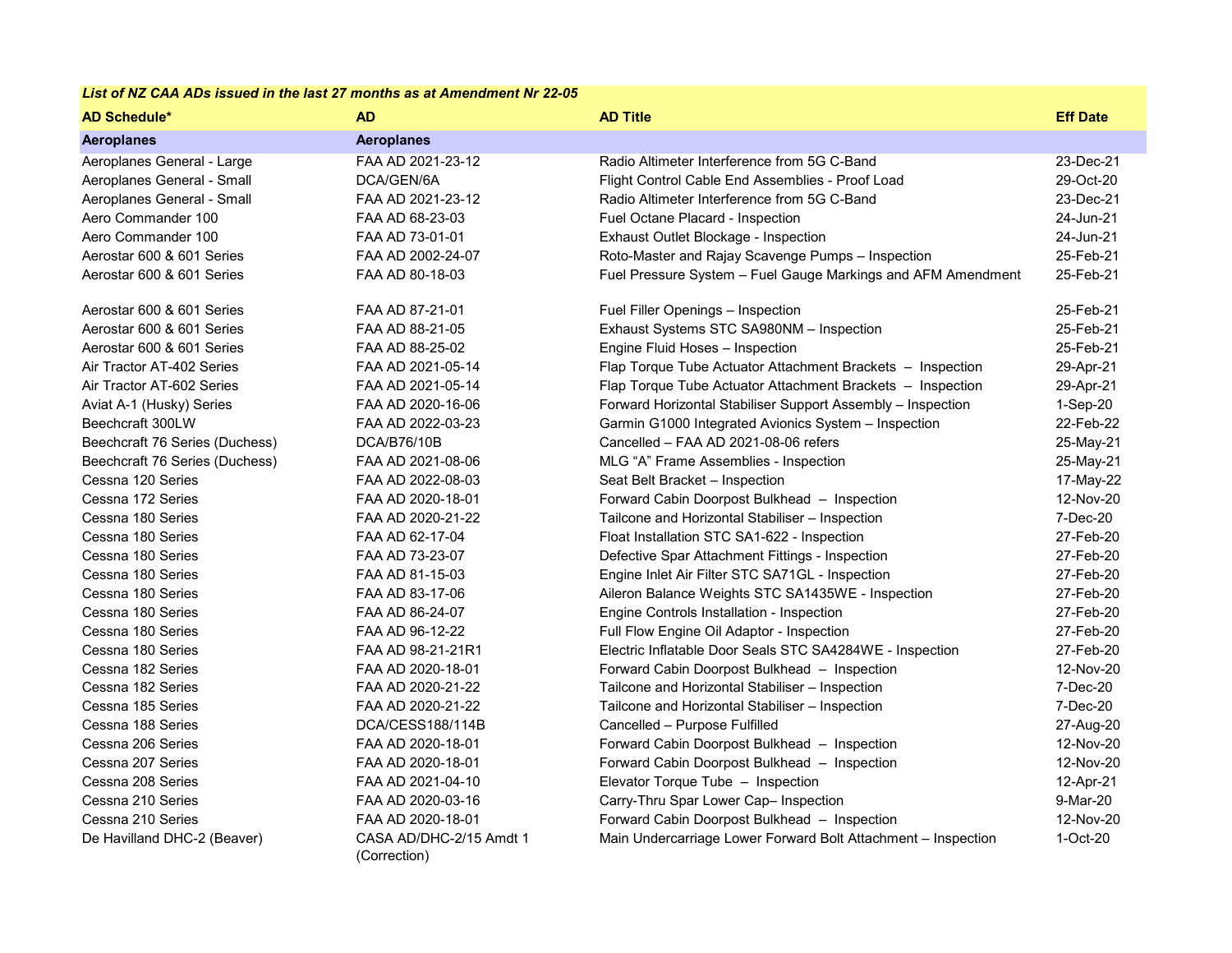De Havilland DHC-2 (Beaver) DCA/C2/143 Cancelled – CASA AD/DHC-2/15 Amdt 1 refers 30-Jul-20 De Havilland DHC-2 (Beaver) DCA/C2/160A Cancelled – CF-2020-22 refers 25-Jun-20 De Havilland DHC-2 (Beaver) TC AD CF-2020-22 Fuselage Struts - Inspection 25-Jun-20 De Havilland DHC-3 (Otter) TC AD CF-2020-20 Wing Strut – Inspection 25-Jun-20 Diamond DA 40 Series EASA AD 2012-0180 Airspeed Indicator Markings / Placard – Installation 26-Nov-20 Diamond DA 40 Series EASA AD 2013-0018 Turbo Intercooler Installation – Inspection 26-Nov-20 Diamond DA 40 Series EASA AD 2016-0190 Auto-pilot Bridle Cable Clamps – Inspection 26-Nov-20 Diamond DA 40 Series EASA AD 2016-0203 V-band Clamps – Inspection 26-Nov-20 Diamond DA 40 Series TC AD CF-2021-24 Baggage Nets – Inspection 4-Aug-21 Diamond DA 42 Series **EASA AD 2012-0269** Air Intake / Induction Filter Icing – AFM Revision 26-Nov-20 Diamond DA 42 Series EASA AD 2013-0224 Alternator Fail Indication – Modification 26-Nov-20 Diamond DA 42 Series EASA AD 2016-0190 Auto-pilot Bridle Cable Clamps – Inspection 26-Nov-20 Diamond DA 42 Series **EASA AD 2017-0074** Cancelled – EASA AD 2020-0008 refers 3-Feb-20 Diamond DA 42 Series **EASA AD 2018-0214** Rudder Pedal Gust Lock Mounts – Removal 26-Nov-20 Diamond DA 42 Series EASA AD 2020-0008 Flap Control System / Bellcrank Assembly – Inspection 3-Feb-20 Embraer EMB-500 Brazilian ANAC AD 2009-02-04 Flap System – Inspection 26-Nov-20 Embraer EMB-500 Brazilian ANAC AD 2009-09-01 Elevator Mass Balance Fasteners – Inspection 26-Nov-20 Embraer EMB-500 Brazilian ANAC AD 2009-10-01R3 ADS Sensors - Inspection 26-Nov-20 Embraer EMB-500 Brazilian ANAC AD 2010-07-01 Drain Holes in Control Surfaces – Inspection 26-Nov-20 Embraer EMB-500 Brazilian ANAC AD 2010-08-01 Cabin Pressurization - Inspection 26-Nov-20 Embraer EMB-500 Brazilian ANAC AD 2010-09-02 Harness W101 - Inspection 26-Nov-20 Embraer EMB-500 Brazilian ANAC AD 2011-05-03 Angle of Attack (AOA) Sensor – Inspection 26-Nov-20 Embraer EMB-500 Brazilian ANAC AD 2014-07-03 Stabilizer Joint – Inspection 26-Nov-20 Embraer EMB-500 Brazilian ANAC AD 2016-04-02 Optimized Performance Analyser Software – AFM Revision 26-Nov-20 Embraer EMB-500 Brazilian ANAC AD 2016-05-01 Passenger Seat Attachment – Inspection 26-Nov-20 Embraer EMB-500 Brazilian ANAC AD 2017-11-01 Aileron, Rudder and Elevator – Inspection 26-Nov-20 Embraer EMB-500 Brazilian ANAC AD 2020-05-03 Operation at Static Temperature Below -54 Deg Celsius – Inspection 26-Nov-20 Extra EA 300 Series EASA AD 2006-0281 Upper Longeron at the Horizontal Stabiliser – Inspection 1-Oct-20 Extra EA 300 Series EASA AD 2009-0160 Tail Spring Support – Inspection 1-Oct-20 Extra EA 300 Series EASA AD D-1994-043R1 Upper Longeron Cutout Bridge – Inspection 1-Oct-20 Extra EA 300 Series EASA AD D-2004-489 Bottom Fuselage Cover/Firewall Sealing – Inspection 1-Oct-20 Extra EA 300 Series LBA AD 1992-199 Elevator Mass Balance Support – Inspection 1-Oct-20 Extra EA 300 Series LBA AD 1993-081 Rudder Control Cable Compression Sleeve – Inspection 1-Oct-20 Extra EA 300 Series LBA AD 1993-145/2 Wing Root Rib/Auxiliary Spar Attachment - Inspection 1-Oct-20 Extra EA 300 Series LBA AD 1994-258 Canopy Latches - Inspection 1-Oct-20 Extra EA 300 Series **LBA AD 1995-125** Air Inlet Screen - Inspection **Air Screen - Inspection** 1-Oct-20 Extra EA 300 Series LBA AD 1995-126 Engine Cowling and Firewall Fire Protection – Inspection 1-Oct-20 Extra EA 300 Series LBA AD 1995-443 Rudder Pedal Safety Control Stop – Inspection 1-Oct-20 Extra EA 300 Series LBA AD 1997-203/2 Front Seat Belt Safety Cover – Inspection 1-Oct-20 Extra EA 300 Series LBA AD 2002-408 Fuel Selector Valve – Inspection 1-Oct-20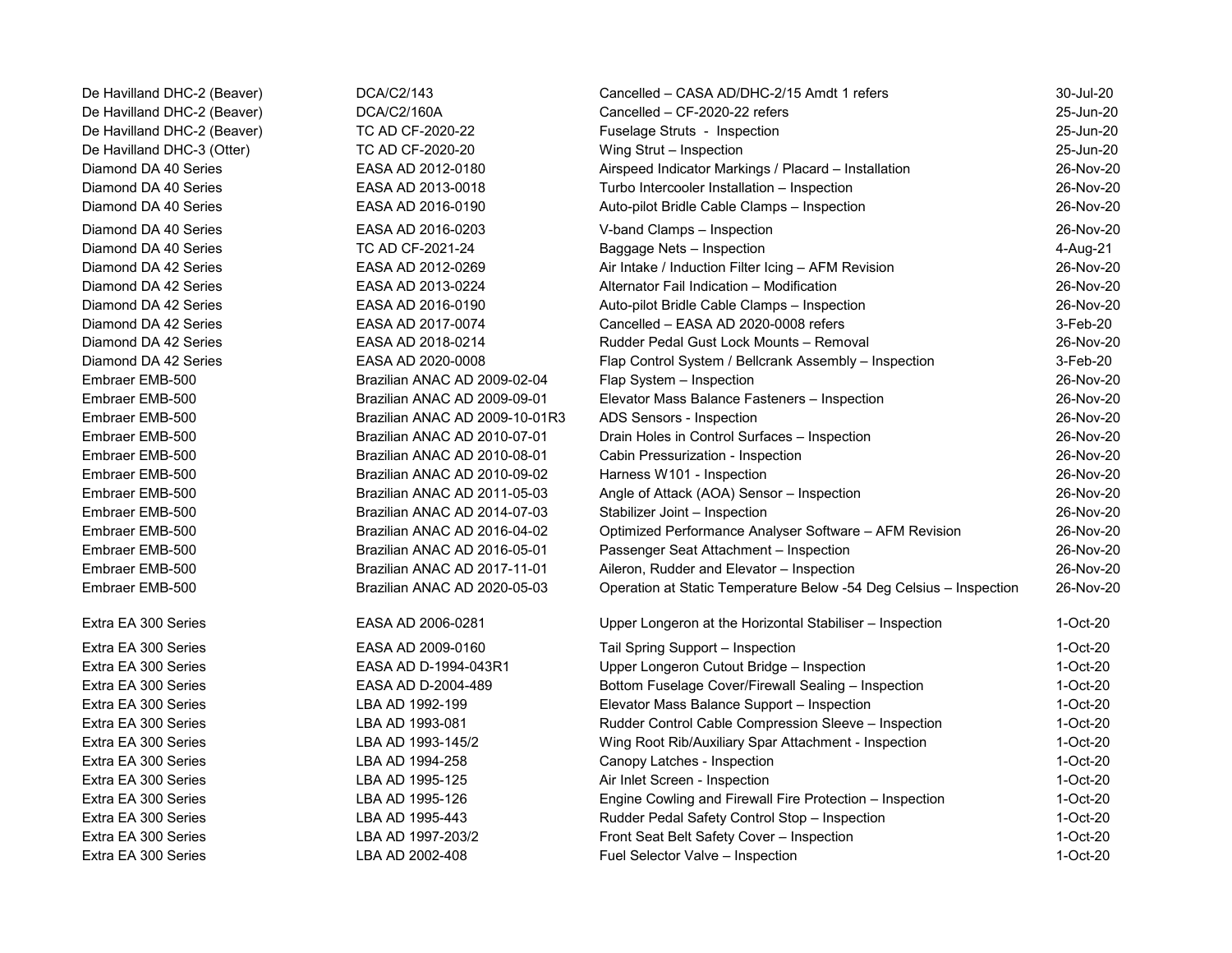| G-164 Ag-Cat                             | FAA AD 62-08-07             | Aileron Control Cable - Modification                  | 29-Jul-21   |
|------------------------------------------|-----------------------------|-------------------------------------------------------|-------------|
| G-164 Ag-Cat                             | FAA AD 63-01-01             | Engine Mount Washers - Inspection                     | 29-Jul-21   |
| G-164 Ag-Cat                             | FAA AD 63-22-01             | Spray Pump Fan Blades - Inspection                    | 29-Jul-21   |
| G-164 Ag-Cat                             | FAA AD 63-22-02             | Throttle Control Pivot Bolt - Inspection              | 29-Jul-21   |
| G-164 Ag-Cat                             | FAA AD 66-01-02             | Propeller Cone and Spacer Sets - Inspection           | 29-Jul-21   |
| G-164 Ag-Cat                             | FAA AD 67-29-04             | Elevator Forward Pushrod - Inspection                 | 29-Jul-21   |
| G-164 Ag-Cat                             | FAA AD 72-02-02             | Fuel Line Fitting - Inspection                        | 29-Jul-21   |
| G-164 Ag-Cat                             | FAA AD 77-13-04             | Brake Warning - Placard                               | 29-Jul-21   |
| G-164 Ag-Cat                             | FAA AD 77-19-05             | Flying Wire Terminals - Inspection                    | 29-Jul-21   |
| Grumman AA-1 and AA-5 Series             | FAA AD 2021-14-12           | Horizontal Stabiliser - Inspection                    | 27-Jul-21   |
| Jabiru Aeroplanes                        | CASA AD/JABIRU/3            | Aileron Control Tube - Inspection                     | 21-Mar-21   |
| Jabiru Aeroplanes                        | CASA AD/JABIRU/4            | Control Surface Hinges - Inspection                   | 27-May-21   |
| Mitsubishi MU-2B-26A/-60 Series          | DCA/MU2/17C                 | FAA AD 75-16-20 Cancelled - FAA AD 2020-26-14 refers  | 2-Feb-21    |
| Mitsubishi MU-2B-26A/-60 Series          | FAA AD 2016-08-19           | MLG Oleo Strut Attach Fittings - Inspection           | 25-Jun-20   |
| Mitsubishi MU-2B-26A/-60 Series          | FAA AD 2020-26-14           | Propeller Pitch Control Lever - Inspection            | $2$ -Feb-21 |
| Mitsubishi MU-2B-30 Series               | DCA/MU2B-30/1A              | Airworthiness Directive Compliance                    | 10-Jun-20   |
| Mitsubishi MU-2B-30 Series               | JCAB AD TCD-4753B-2020      | Pilot in Charge Training Requirements                 | 10-Jun-20   |
| Pacific Aerospace Cresco 08-600          | DCA/CRESCO/22               | Wing Main Spar Assembly - Inspection                  | 7-May-20    |
| Pacific Aerospace CT/4 Series Airtrainer | DCA/CT4/9                   | Wing Rear Spar - Inspection                           | 29-Apr-21   |
| Partenavia P68 Series                    | EASA AD 2021-0267           | Rudder Hinges - Inspection                            | 23-Dec-21   |
| Pilatus PC-12 Series                     | EASA AD 2016-0083           | Cancelled - EASA AD 2021-0005 (Correction) refers     | 28-Jan-21   |
| Pilatus PC-12 Series                     | EASA AD 2020-0229           | Fuel Transfer Injector - Inspection                   | 3-Nov-20    |
| Pilatus PC-12 Series                     | EASA AD 2021-0005           | Cancelled - EASA AD 2021-0214 refers                  | $1-Oct-21$  |
| Pilatus PC-12 Series                     | EASA AD 2021-0010           | Inward Vent Valve - Inspection                        | 28-Jan-21   |
| Pilatus PC-12 Series                     | EASA AD 2021-0110 Cancelled | Cancelled by EASA on 3 November 2021                  | 25-Nov-21   |
| Pilatus PC-12 Series                     | EASA AD 2021-0214           | Airworthiness Limitations - Amendment                 | $1-Oct-21$  |
| Pilatus PC-12 Series                     | FAA AD 2021-24-01           | Aerodynamic Fairing - Inspection                      | 13-Jan-22   |
| Pilatus PC-6 Series                      | DCA/PC6/38                  | Cancelled - EASA AD 2021-0098 refers                  | 23-Apr-21   |
| Pilatus PC-6 Series                      | EASA AD 2018-0285           | Cancelled - EASA AD 2020-0120 refers                  | 25-Jun-20   |
| Pilatus PC-6 Series                      | EASA AD 2020-0120           | Cancelled - EASA AD 2020-0278 refers                  | 28-Dec-20   |
| Pilatus PC-6 Series                      | EASA AD 2020-0278           | Airworthiness Limitations                             | 28-Dec-20   |
| Pilatus PC-6 Series                      | EASA AD 2021-0098           | Aileron, Elevator and Rudder Hinge Bolts - Inspection | 23-Apr-21   |
| Piper PA-23 Series                       | DCA/PA-23/150               | Cancelled - FAA AD 2021-25-11 refers                  | 25-Jan-22   |
| Piper PA-23 Series                       | DCA/PA-23/151               | Cancelled - FAA AD 2021-25-11 refers                  | 25-Jan-22   |
| Piper PA-23 Series                       | DCA/PA-23/152               | Cancelled - FAA AD 2021-25-11 refers                  | 25-Jan-22   |
| Piper PA-23 Series                       | FAA AD 2021-25-11           | Horizontal Stabilator Structure - Inspection          | 25-Jan-22   |
| Piper PA-28 Series                       | FAA AD 2020-24-05           | Wing Spars - Inspection                               | 28-Dec-20   |
| Piper PA-28 Series                       | FAA AD 2020-26-16           | Wing Spars - Inspection                               | 16-Feb-21   |
| Piper PA-31 Series                       | DCA/PA31/26C                | Cancelled - FAA AD 82-27-13R2 refers                  | 29-Jul-21   |
| Piper PA-31 Series                       | DCA/PA31/54                 | Cancelled - FAA AD 82-27-13R2 refers                  | 27-Feb-20   |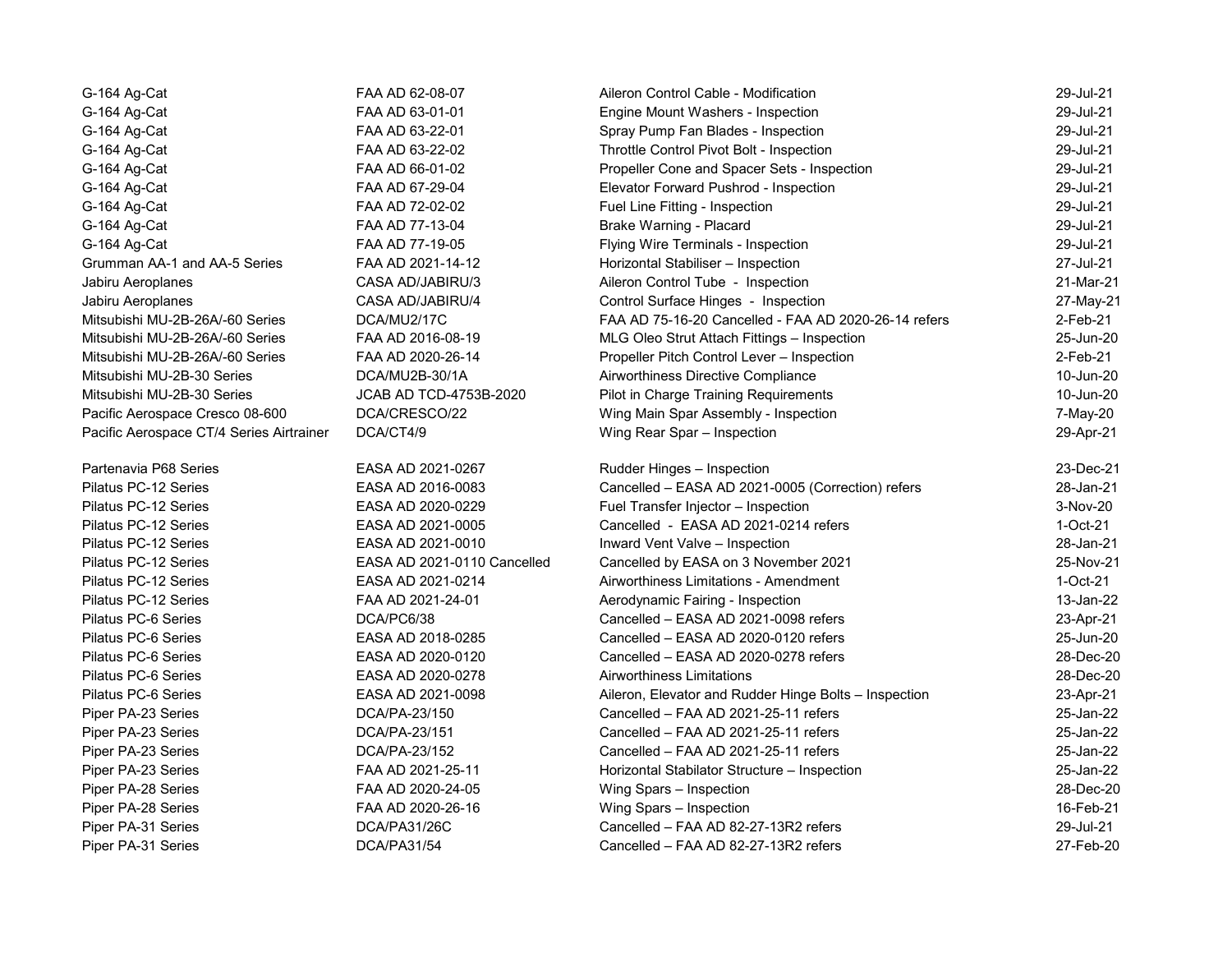| Piper PA-32 Series           | FAA AD 2020-24-05                | Wing Spars - Inspection                                   | 28-Dec-20 |
|------------------------------|----------------------------------|-----------------------------------------------------------|-----------|
| Piper PA-32 Series           | FAA AD 2020-26-16                | Wing Spars - Inspection                                   | 16-Feb-21 |
| Piper PA-34 Series           | FAA AD 2020-24-09                | Rudder Flight Control Cables - Inspection                 | 5-Jan-21  |
| Piper PA-34 Series           | FAA AD 2022-09-13                | Nose Landing Gear - Inspection                            | 31-May-22 |
| Piper PA-46 Series           | FAA AD 2021-09-02                | Stall Warning Heat Control System - Inspection            | 29-Apr-21 |
| Robin DR400 Series           | EASA AD 2020-0147                | Mixture Control Cable - Inspection                        | 30-Jul-20 |
| Robin DR400 Series           | EASA AD 2022-0041                | Flight Control Cables - Inspection                        | 31-Mar-22 |
| Rockwell Commander 112 & 114 | FAA AD 73-14-04                  | Engine and Propeller Controls - Inspection                | 24-Jun-21 |
| Rockwell Commander 112 & 114 | FAA AD 73-14-06                  | Propeller Spinner Bulkhead - Inspection                   | 24-Jun-21 |
| Rockwell Commander 112 & 114 | FAA AD 73-24-01                  | Aileron Hinges and Elevator Trim Tab Hinges - Inspection  | 24-Jun-21 |
| Rockwell Commander 112 & 114 | FAA AD 75-22-09                  | Ailerons - Inspection                                     | 24-Jun-21 |
| Rockwell Commander 112 & 114 | FAA AD 76-23-02                  | Cabin Vents and Air Ducts - Inspection                    | 24-Jun-21 |
| Rockwell Commander 112 & 114 | FAA AD 77-01-08                  | Engine Oil Pressure Tube Assembly - Inspection            | 24-Jun-21 |
| <b>Supermarine Spitfire</b>  | UK CAA MPD 2020-004 (Correction) | Main Landing Gear Chassis Pintles - Inspection            | 29-Oct-20 |
|                              |                                  |                                                           |           |
| Supermarine Spitfire         | <b>UK CAA MPD 2020-005</b>       | Main Landing Gear Support Eye Bolts - Inspection          | 1-Oct-20  |
| <b>Supermarine Spitfire</b>  | UK CAA MPD 2020-006              | Main Landing Gear Pintle Mount Studs - Inspection         | 1-Oct-20  |
| Vulcanair P68 Series         | EASA AD 2020-0262                | Stabilator Trim Control Cable - Inspection                | 17-Dec-20 |
| <b>Helicopters</b>           | <b>Helicopters</b>               |                                                           |           |
| Agusta Bell AB212            | EASA AD 2010-0272-E              | Tail Rotor Blades - Inspection                            | 26-Mar-20 |
| Agusta Bell AB212            | EASA AD 2012-0001                | Main Rotor Blades - Inspection                            | 26-Mar-20 |
| Agusta Bell AB212            | EASA AD 2013-0078                | Main Rotor Hub Inboard Strap Fitting - Inspection         | 26-Mar-20 |
| Agusta Bell AB212            | EASA AD 2013-0185                | Tail Rotor Blades - Inspection                            | 26-Mar-20 |
| Agusta Bell AB212            | EASA AD 2013-0282-E              | Rotor Drive Lubricating System - Inspection               | 26-Mar-20 |
| Agusta Bell AB212            | EASA AD 2014-0113-E              | Engine to Transmission Drive Shaft Line Nuts - Inspection | 26-Mar-20 |
| Agusta Bell AB212            | EASA AD 2014-0188R4              | Emergency Flotation System - Inspection                   | 26-Mar-20 |
| Agusta Bell AB212            | EASA AD 2015-0121                | External Cargo Hook System - Inspection                   | 26-Mar-20 |
| Agusta Bell AB212            | EASA AD 2015-0226R4              | Hoist System - Inspection                                 | 26-Mar-20 |
| Agusta Bell AB212            | EASA AD 2016-0166-E              | Main Rotor Drive Spiral Bevel Gear - Inspection           | 26-Mar-20 |
| Agusta Bell AB212            | EASA AD 2020-0013                | Hand Held Fire Extinguishers - Inspection                 | 26-Mar-20 |
| Agusta Bell AB212            | EASA AD 2020-0062-E              | Tail Rotor Hub/Blade Assembly - Inspection                | 26-Mar-20 |
| Agusta Bell AB212            | EASA AD 2021-0126                | Fuel/Oil Check Valves - Inspection                        | 24-May-21 |
| Agusta Bell AB212            | EASA AD 2021-0165-E              | Cancelled - EASA AD 2022-0052-E refers                    | 25-Mar-22 |
| Agusta Bell AB212            | EASA AD 2022-0035                | Cancelled - EASA AD 2022-0046 refers                      | 24-Mar-22 |
| Agusta Bell AB212            | EASA AD 2022-0046                | Tail Boom Attachment - Inspection                         | 24-Mar-22 |
| Agusta Bell AB212            | EASA AD 2022-0052-E              | Main Rotor Hub Strap Pins - Inspection                    | 25-Mar-22 |
| Agusta Bell AB212            | EASA AD 2022-0084                | Tail Boom / Fin Spar Cap - Inspection                     | 26-May-22 |
| Agusta Bell AB212            | EASA AD IT-1976-114              | Main Rotor Drive - Inspection                             | 26-Mar-20 |
| Agusta Bell AB212            | EASA AD IT-1976-144              | Stabiliser Bar Tube Assembly - Inspection                 | 26-Mar-20 |
| Agusta Bell AB212            | EASA AD IT-1976-145              | Stabiliser Bar Tubes - Inspection                         | 26-Mar-20 |
| Agusta Bell AB212            | EASA AD IT-1976-191              | Main Rotor Drive - Inspection                             | 26-Mar-20 |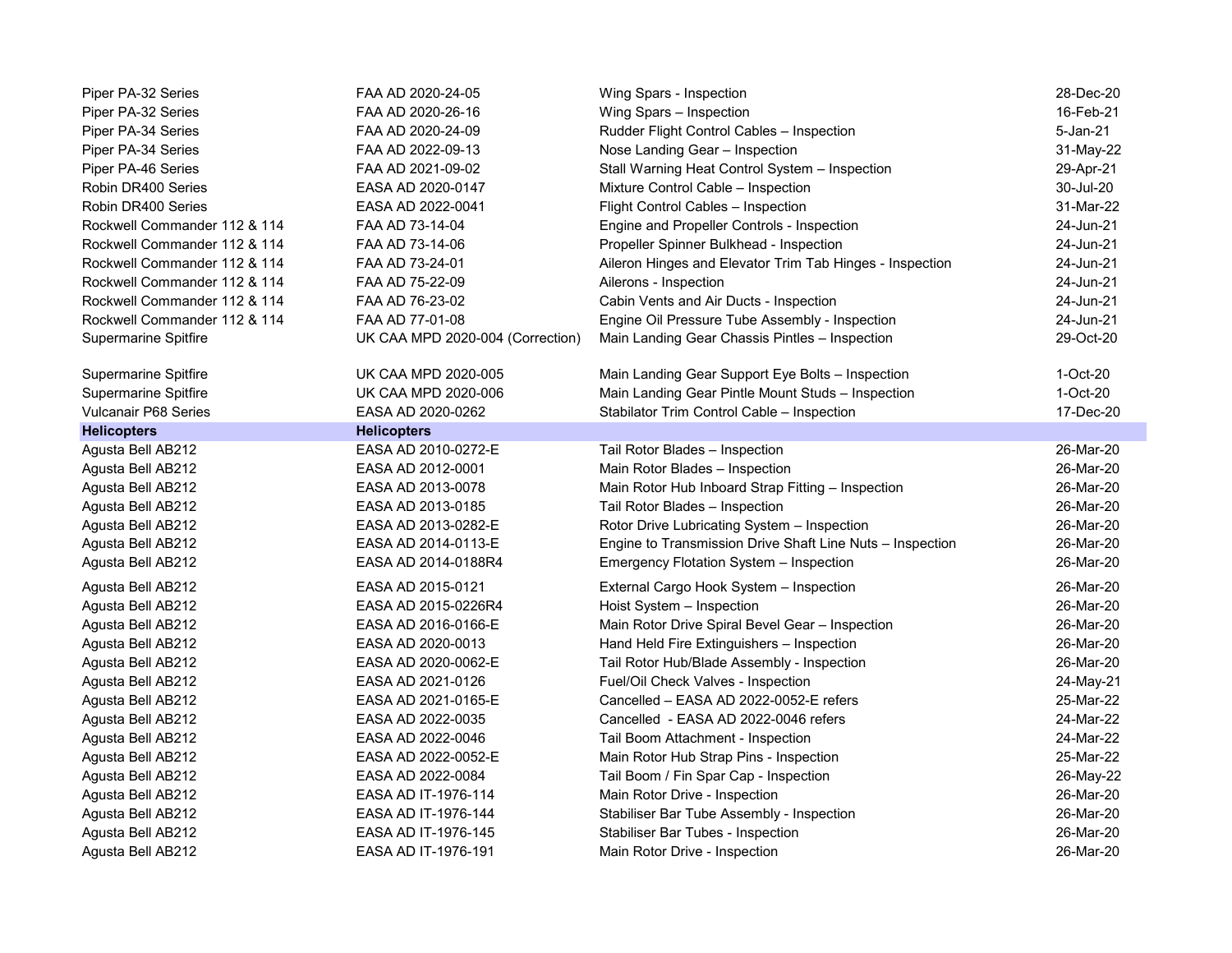| Agusta Bell AB212 | EASA AD IT-1976-233 | Swashplate Support Assembly - Inspection                  | 26-Mar-20 |
|-------------------|---------------------|-----------------------------------------------------------|-----------|
| Agusta Bell AB212 | EASA AD IT-1976-234 | Main Rotor Hydraulic Actuator - Inspection                | 26-Mar-20 |
| Agusta Bell AB212 | EASA AD IT-1976-259 | Main Rotor NAS Rotating Control Bolts - Inspection        | 26-Mar-20 |
| Agusta Bell AB212 | EASA AD IT-1976-260 | Tail Rotor Hanger Bearings - Inspection                   | 26-Mar-20 |
| Agusta Bell AB212 | EASA AD IT-1976-261 | Fuel Booster Pumps - Inspection                           | 26-Mar-20 |
| Agusta Bell AB212 | EASA AD IT-1977-009 | Ice and Rain Protection Screen Fitting - Inspection       | 26-Mar-20 |
| Agusta Bell AB212 | EASA AD IT-1977-061 | Tail Rotor Transmission to Engine Driveshaft - Inspection | 26-Mar-20 |
| Agusta Bell AB212 | EASA AD IT-1977-067 | Rotor Brake Quill - Inspection                            | 26-Mar-20 |
| Agusta Bell AB212 | EASA AD IT-1977-070 | Main Rotor Hub Fitting Assemblies - Inspection            | 26-Mar-20 |
| Agusta Bell AB212 | EASA AD IT-1977-089 | Rotor Brake Quill Bearings - Inspection                   | 26-Mar-20 |
| Agusta Bell AB212 | EASA AD IT-1977-090 | Engine Mount Bearing Assembly - Inspection                | 26-Mar-20 |
| Agusta Bell AB212 | EASA AD IT-1977-122 | Tail Rotor Drive Transmission - Inspection                | 26-Mar-20 |
| Agusta Bell AB212 | EASA AD IT-1977-130 | Passenger Door Assemblies - Inspection                    | 26-Mar-20 |
| Agusta Bell AB212 | EASA AD IT-1977-166 | Tail Rotor Driveshaft - Inspection                        | 26-Mar-20 |
| Agusta Bell AB212 | EASA AD IT-1977-172 | Emergency Escape Release Door Handle Covers - Inspection  | 26-Mar-20 |
| Agusta Bell AB212 | EASA AD IT-1977-198 | Tail Rotor Pitch Change Horn - Inspection                 | 26-Mar-20 |
| Agusta Bell AB212 | EASA AD IT-1977-245 | Hydraulic Actuators - Inspection                          | 26-Mar-20 |
| Agusta Bell AB212 | EASA AD IT-1978-005 | Main Rotor Blades - Inspection                            | 26-Mar-20 |
| Agusta Bell AB212 | EASA AD IT-1978-006 | Main Rotor Blades Skin Cracks - Inspection                | 26-Mar-20 |
| Agusta Bell AB212 | EASA AD IT-1978-094 | Landing Gear Forward Cross Tube Assemblies - Inspection   | 26-Mar-20 |
| Agusta Bell AB212 | EASA AD IT-1978-131 | Main Rotor Blades - Inspection                            | 26-Mar-20 |
| Agusta Bell AB212 | EASA AD IT-1978-159 | Emergency Float Kits - Inspection                         | 26-Mar-20 |
| Agusta Bell AB212 | EASA AD IT-1978-160 | Float Landing Gear - Inspection                           | 26-Mar-20 |
| Agusta Bell AB212 | EASA AD IT-1978-161 | Main Rotor Hub Inboard Fitting - Inspection               | 26-Mar-20 |
| Agusta Bell AB212 | EASA AD IT-1978-163 | Emergency Exits - Inspection                              | 26-Mar-20 |
| Agusta Bell AB212 | EASA AD IT-1978-166 | Main Rotor Drive Centre Line Firewall - Inspection        | 26-Mar-20 |
| Agusta Bell AB212 | EASA AD IT-1978-180 | Passenger Door Emergency Escape Panels - Inspection       | 26-Mar-20 |
| Agusta Bell AB212 | EASA AD IT-1978-192 | External Cargo Hook Link Assembly - Inspection            | 26-Mar-20 |
| Agusta Bell AB212 | EASA AD IT-1978-211 | Skid Landing Gear - Inspection                            | 26-Mar-20 |
| Agusta Bell AB212 | EASA AD IT-1978-219 | Flight Control Rods and Bellcranks - Inspection           | 26-Mar-20 |
| Agusta Bell AB212 | EASA AD IT-1978-245 | Main Rotor Drive Spiral Bevel Gear - Inspection           | 26-Mar-20 |
| Agusta Bell AB212 | EASA AD IT-1979-062 | Emergency Flotation Equipment - Inspection                | 26-Mar-20 |
| Agusta Bell AB212 | EASA AD IT-1979-187 | Main Rotor Blades - Inspection                            | 26-Mar-20 |
| Agusta Bell AB212 | EASA AD IT-1979-188 | Main Rotor Blades Steel Grip Pad - Inspection             | 26-Mar-20 |
| Agusta Bell AB212 | EASA AD IT-1980-036 | Main Rotor Hub Assembly - Inspection                      | 26-Mar-20 |
| Agusta Bell AB212 | EASA AD IT-1980-252 | Main Rotor Hub Strap Assemblies - Inspection              | 26-Mar-20 |
| Agusta Bell AB212 | EASA AD IT-1980-253 | Main Rotor Hub Strap Assemblies - Inspection              | 26-Mar-20 |
| Agusta Bell AB212 | EASA AD IT-1981-055 | Main Rotor Mast Bearing - Inspection                      | 26-Mar-20 |
| Agusta Bell AB212 | EASA AD IT-1981-057 | Main Rotor Swashplate Filter - Inspection                 | 26-Mar-20 |
| Agusta Bell AB212 | EASA AD IT-1981-107 | Main Rotor Swashplate Support - Inspection                | 26-Mar-20 |
| Agusta Bell AB212 | EASA AD IT-1981-224 | Main Rotor Yokes - Inspection                             | 26-Mar-20 |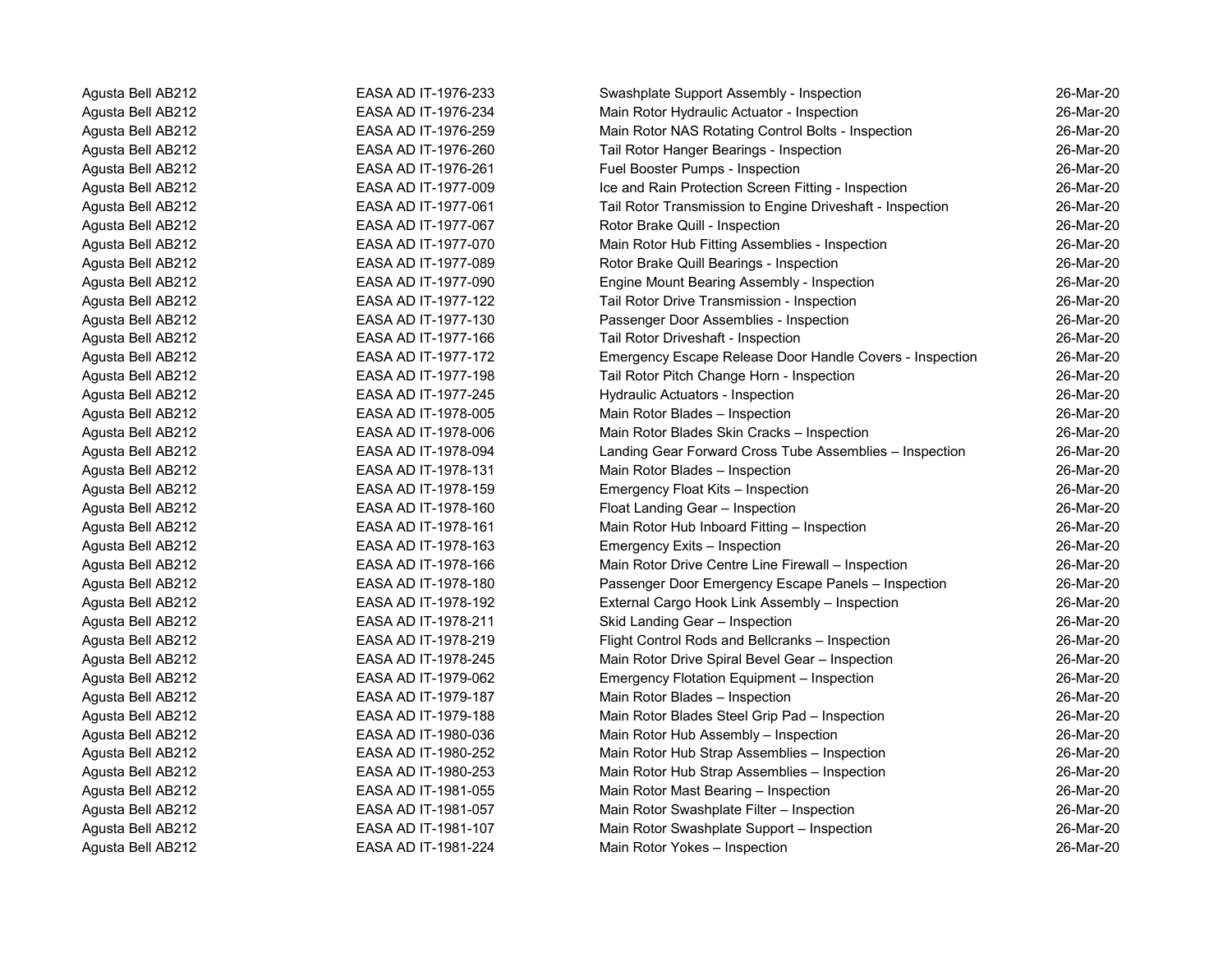Agusta Bell AB212 EASA AD IT-1986-030 Main Rotor Swashplate Bearing – Inspection 26-Mar-20

Agusta Bell AB212 **EASA AD IT-1989-165** Main Rotor Transmission Internal Sump Oil Filter – Inspection 26-Mar-20 Agusta Bell AB212 EASA AD IT-1989-272 Landing Gear Cross Tubes – Inspection 26-Mar-20 Agusta Bell AB212 EASA AD IT-1991-074 Main Rotor Drag Brace Assemblies – Inspection 26-Mar-20 Agusta Bell AB212 EASA AD IT-1993-079 Tail Rotor Driveshaft Hanger Bearing – Inspection 26-Mar-20 Agusta Bell AB212 EASA AD IT-1993-116 Main Rotor Yokes – Inspection 26-Mar-20 Agusta Bell AB212 EASA AD IT-1993-157 Main Rotor Pillow Blocks – Inspection 26-Mar-20 Agusta Bell AB212 EASA AD IT-1994-261 Main Rotor Retention Strap – Inspection 26-Mar-20 Agusta Bell AB212 EASA AD IT-1994-273 Main Transmission Lower Planetary Spider – Inspection 26-Mar-20 Agusta Bell AB212 EASA AD IT-1997-195 Tail Rotor Blades – Inspection 26-Mar-20 Agusta Bell AB212 EASA AD IT-1997-226 Tail Rotor Flapping Loads – Inspection 26-Mar-20 Agusta Bell AB212 EASA AD IT-1998-282 Tail Rotor Yoke Assembly – Inspection 26-Mar-20 Agusta Bell AB212 EASA AD IT-2000-382 Main Rotor Mast – Inspection 26-Mar-20 Agusta Bell AB212 **EASA AD IT-2001-206** Rotor Flight Control Actuator Pin – Inspection 26-Mar-20 Agusta Bell AB212 EASA AD IT-2001-275 Tail Rotor Counterweight Bellcrank Retention Nut – Inspection 26-Mar-20 Agusta Bell AB212 EASA AD IT-2001-485 Main Rotor Drive – Inspection 26-Mar-20 Agusta Bell AB212 EASA AD IT-2004-022 Main Hydraulic Servo Actuator – Inspection 26-Mar-20 Agusta Bell AB212 EASA AD IT-2005-139 Tail Rotor Blades – Inspection 26-Mar-20 Airbus Helicopters AS350 Series DCA/AS350/122 EASA AD 2011-0072 Cancelled by EASA on 4 March 2022 4-Mar-22 Airbus Helicopters AS350 Series DCA/AS350/131 Dual Front Seat Modification MB 25.20.05 - Inspection 27-Feb-20 Airbus Helicopters AS350 Series EASA AD 2010-0006 Cancelled by EASA on 3 September 2021 3-Sep-21 Airbus Helicopters AS350 Series EASA AD 2011-0164R3 Tail Rotor Control Stop Screws – Inspection 30-Apr-20 Airbus Helicopters AS350 Series **EASA AD 2013-0287** Cancelled – EASA AD 2021-0195 Refers 3-Sep-21 Airbus Helicopters AS350 Series EASA AD 2014-0076R3 Rear Structure Junction Frame Reinforcement Angles – Inspection 27-Jan-22 Airbus Helicopters AS350 Series EASA AD 2014-0076R3 Cancelled – EASA AD 2022-0051 refers 5-Apr-22 Airbus Helicopters AS350 Series EASA AD 2015-0094 Cancelled by EASA on 3 September 2021 3-Sep-21 Airbus Helicopters AS350 Series **EASA AD 2015-0132** Cancelled – EASA AD 2021-0194 Refers 3-Sep-21 Airbus Helicopters AS350 Series **EASA AD 2017-0032** Cancelled by EASA on 11 August 2021 11-Aug-21 Airbus Helicopters AS350 Series EASA AD 2017-0089R1 Main Rotor Mast Upper Bearing - Inspection 30-Jun-20 Airbus Helicopters AS350 Series **EASA AD 2017-0114** Cancelled - EASA AD 2020-0186 refers 3-Sep-20 Airbus Helicopters AS350 Series EASA AD 2020-0064 Emergency Flotation System – Inspection 2-Apr-20 Airbus Helicopters AS350 Series EASA AD 2020-0175 Cancelled by EASA on 13 September 2021 30-Sep-21 Airbus Helicopters AS350 Series EASA AD 2020-0186 Cancelled – EASA AD 2021-0099 refers 29-Apr-21 Airbus Helicopters AS350 Series EASA AD 2020-0217-E Cancelled – EASA AD 2021-0023 refers 2-Feb-21 Airbus Helicopters AS350 Series EASA AD 2020-0224R1 Tail Rotor Blades – Inspection 26-Nov-20 Airbus Helicopters AS350 Series EASA AD 2021-0023 Cyclic Stick Grip UP / Down Hoist Control Switch – Modification 2-Feb-21 Airbus Helicopters AS350 Series EASA AD 2021-0048 Main Rotor Pitch Rod Upper Links – Inspection 2-Mar-21 Airbus Helicopters AS350 Series EASA AD 2021-0099 Vertical Fin – Inspection 29-Apr-21 Airbus Helicopters AS350 Series EASA AD 2021-0123-E Tail Rotor Load Compensator – Inspection 11-May-21 Airbus Helicopters AS350 Series EASA AD 2021-0168 Indicating / Recording Systems Control Unit – Inspection 30-Jul-21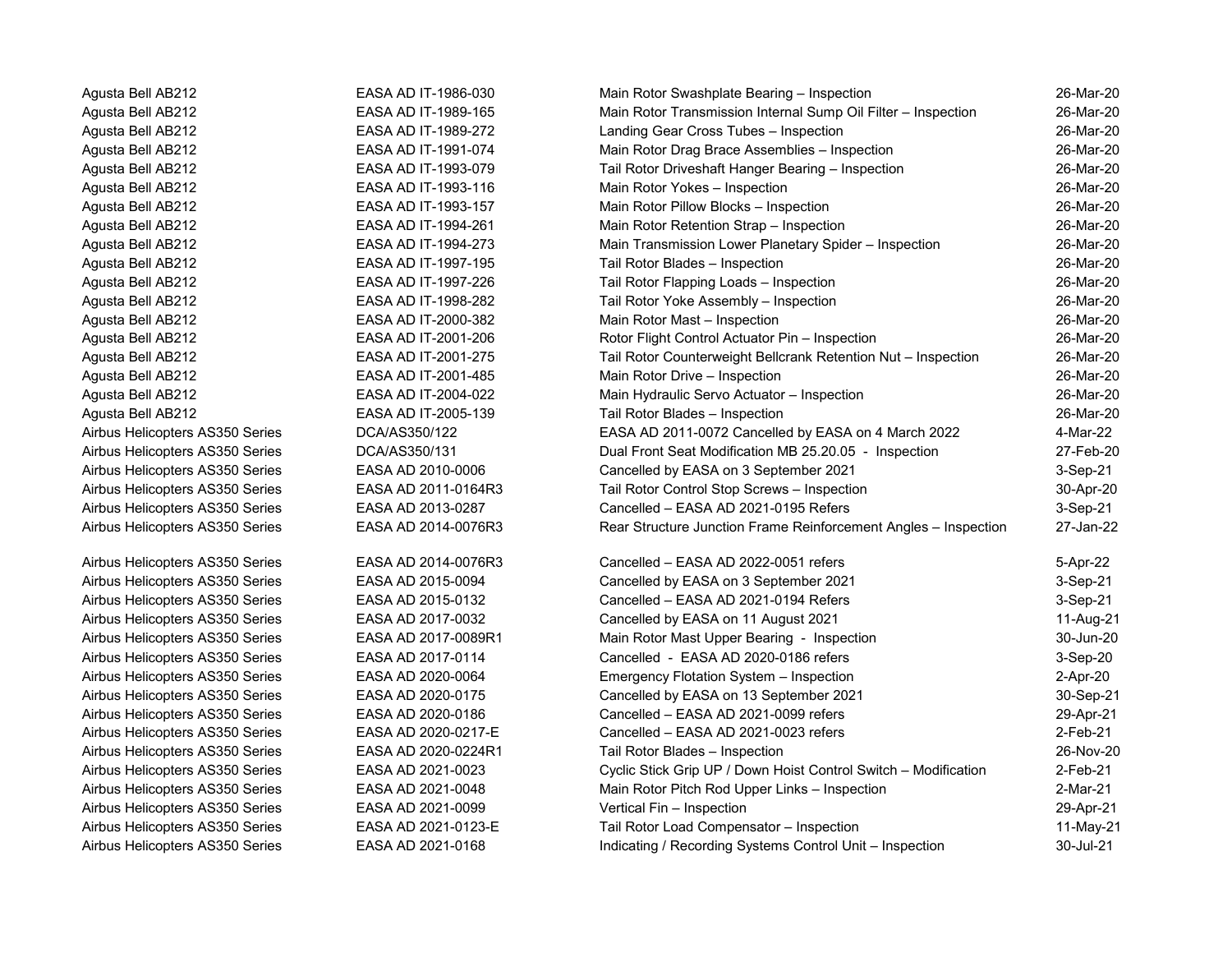Airbus Helicopters BO105 Series EASA AD 2013-0015 Airbus Helicopters BO105 Series EASA AD 2015-0042 Airbus Helicopters BO105 Series EASA AD 2019-0024 Airbus Helicopters BO105 Series EASA AD 2021-0142

| Airbus Helicopters AS350 Series | EASA AD 2021-0194R1 | Airworthiness Limitations - Amendment                                                   | 28-Oct-21   |
|---------------------------------|---------------------|-----------------------------------------------------------------------------------------|-------------|
| Airbus Helicopters AS350 Series | EASA AD 2021-0195   | Engine Digital ECU Emergency Procedure - AFM Amendment                                  | 3-Sep-21    |
| Airbus Helicopters AS350 Series | EASA AD 2021-0282   | Tail Rotor Head Pitch Change Unit Bearing Spacer - Inspection                           | 31-Dec-21   |
| Airbus Helicopters AS350 Series | EASA AD 2022-0051   | Rear Structure Junction Frame Reinforcement Angles - Inspection                         | 5-Apr-22    |
| Airbus Helicopters AS350 Series | EASA AD 2022-0077-E | Flight Control Flexball Cables - Replacement                                            | $2-May-22$  |
| Airbus Helicopters AS350 Series | FAA AD 2020-02-23   | Emergency Float System STC SR00470LA - Inspection                                       | 28-Feb-20   |
| Airbus Helicopters AS355 Series | DCA/AS355/91        | EASA AD 2011-0072 Cancelled by EASA on 4 March 2022                                     | 4-Mar-22    |
| Airbus Helicopters AS355 Series | EASA AD 2010-0006   | Cancelled by EASA on 3 September 2021                                                   | $3-Sep-21$  |
| Airbus Helicopters AS355 Series | EASA AD 2011-0164R3 | Tail Rotor Control Stop Screws - Inspection                                             | 30-Apr-20   |
| Airbus Helicopters AS355 Series | EASA AD 2013-0130   | Cancelled - EASA AD 2021-0193 Refers                                                    | $3-Sep-21$  |
| Airbus Helicopters AS355 Series | EASA AD 2014-0076R3 | Rear Structure Junction Frame Reinforcement Angles - Inspection                         | 27-Jan-22   |
| Airbus Helicopters AS355 Series | EASA AD 2014-0076R3 | Cancelled - EASA AD 2022-0051 refers                                                    | 5-Apr-22    |
| Airbus Helicopters AS355 Series | EASA AD 2015-0094   | Cancelled by EASA on 3 September 2021                                                   | 3-Sep-21    |
| Airbus Helicopters AS355 Series | EASA AD 2017-0032   | Cancelled by EASA on 11 August 2021                                                     | 11-Aug-21   |
| Airbus Helicopters AS355 Series | EASA AD 2017-0089R1 | Main Rotor Mast Upper Bearing - Inspection                                              | 30-Jun-20   |
| Airbus Helicopters AS355 Series | EASA AD 2017-0114   | Cancelled - EASA AD 2020-0186 refers                                                    | 3-Sep-20    |
| Airbus Helicopters AS355 Series | EASA AD 2020-0064   | Emergency Flotation System - Inspection                                                 | 2-Apr-20    |
| Airbus Helicopters AS355 Series | EASA AD 2020-0175   | Cancelled by EASA on 13 September 2021                                                  | 30-Sep-21   |
| Airbus Helicopters AS355 Series | EASA AD 2020-0186   | Cancelled - EASA AD 2021-0099 refers                                                    | 29-Apr-21   |
| Airbus Helicopters AS355 Series | EASA AD 2020-0217-E | Cancelled - EASA AD 2021-0023 refers                                                    | $2$ -Feb-21 |
| Airbus Helicopters AS355 Series | EASA AD 2020-0224R1 | Tail Rotor Blades - Inspection                                                          | 26-Nov-20   |
| Airbus Helicopters AS355 Series | EASA AD 2020-0266   | N2 Speed Avoidance Limitation - Placard and AFM Amendment                               | 22-Dec-20   |
| Airbus Helicopters AS355 Series | EASA AD 2021-0023   | Cyclic Stick Grip UP / Down Hoist Control Switch - Modification                         | $2$ -Feb-21 |
| Airbus Helicopters AS355 Series | EASA AD 2021-0027R1 | Collective Controls - Modification                                                      | $3-Feb-21$  |
| Airbus Helicopters AS355 Series | EASA AD 2021-0048   | Main Rotor Pitch Rod Upper Links - Inspection                                           | 2-Mar-21    |
| Airbus Helicopters AS355 Series | EASA AD 2021-0099   | Vertical Fin - Inspection                                                               | 29-Apr-21   |
| Airbus Helicopters AS355 Series | EASA AD 2021-0193   | Airworthiness Limitations                                                               | 3-Sep-21    |
| Airbus Helicopters AS355 Series | EASA AD 2021-0282   | Tail Rotor Head Pitch Change Unit Bearing Spacer - Inspection                           | 31-Dec-21   |
| Airbus Helicopters AS355 Series | EASA AD 2022-0051   | Rear Structure Junction Frame Reinforcement Angles - Inspection                         | 5-Apr-22    |
| Airbus Helicopters AS355 Series | EASA AD 2022-0069   | Tail Rotor Fan Assembly - Inspection                                                    | 3-May-22    |
| Airbus Helicopters AS355 Series | EASA AD 2022-0077-E | Flight Control Flexball Cables - Replacement                                            | 2-May-22    |
| Airbus Helicopters AS355 Series | FAA AD 2020-02-23   | Emergency Float System STC SR00645LA - Inspection                                       | 28-Feb-20   |
| Airbus Helicopters BO105 Series | DCA/BO105/12        | EASA AD 2010-0153 Cancelled - EASA AD 2021-0142 refers                                  | 1-Jul-21    |
| Airbus Helicopters BO105 Series | DCA/BO105/1B        | Airworthiness Directive Compliance at Initial Airworthiness Certificate<br><b>Issue</b> | $1$ -Jul-21 |
| Airbus Helicopters BO105 Series | EASA AD 2013-0015   | Cancelled - EASA AD 2021-0142 refers                                                    | 1-Jul-21    |
| Airbus Helicopters BO105 Series | EASA AD 2015-0042   | Cancelled - EASA AD 2021-0142 refers                                                    | 1-Jul-21    |
| Airbus Helicopters BO105 Series | EASA AD 2019-0024   | Cancelled - EASA AD 2021-0142 refers                                                    | $1$ -Jul-21 |
| Airbus Helicopters BO105 Series | EASA AD 2021-0142   | Airworthiness Limitations                                                               | 1-Jul-21    |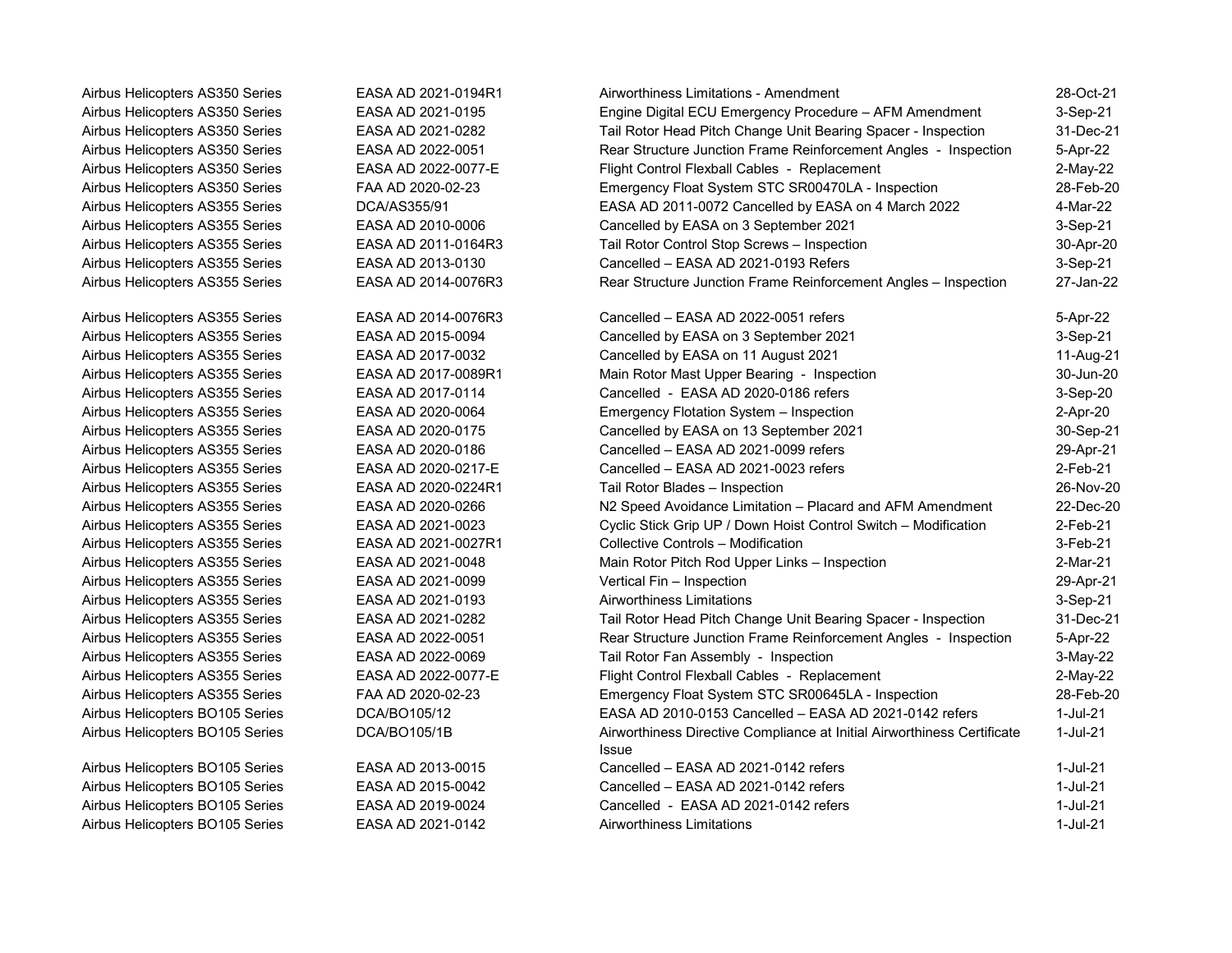| Airbus Helicopters Deutschland MBB-<br><b>BK117 Series</b> | EASA AD 2018-0163              | Cancelled - EASA AD 2021-0116 refers                                        | 10-May-21  |
|------------------------------------------------------------|--------------------------------|-----------------------------------------------------------------------------|------------|
| Airbus Helicopters Deutschland MBB-<br><b>BK117 Series</b> | EASA AD 2018-0283              | Cancelled - EASA AD 2020-0257 refers                                        | $1-Dec-20$ |
| Airbus Helicopters Deutschland MBB-<br><b>BK117 Series</b> | EASA AD 2019-0305R1            | Cabin Wiring Harness - Inspection                                           | 29-Jul-21  |
| Airbus Helicopters Deutschland MBB-<br><b>BK117 Series</b> | EASA AD 2019-0313              | Cancelled - EASA AD 2022-0086 refers                                        | 27-May-22  |
| Airbus Helicopters Deutschland MBB-<br><b>BK117 Series</b> | EASA AD 2020-0013              | Hand Held Fire Extinguishers - Inspection                                   | 27-Feb-20  |
| Airbus Helicopters Deutschland MBB-<br>BK117 Series        | EASA AD 2020-0064              | Emergency Flotation System - Inspection                                     | 2-Apr-20   |
| Airbus Helicopters Deutschland MBB-<br><b>BK117 Series</b> | EASA AD 2020-0084              | Collective Lever Switch Unit - Inspection                                   | 17-Apr-20  |
| Airbus Helicopters Deutschland MBB-<br><b>BK117 Series</b> | EASA AD 2020-0246              | Lateral Control Rod Wiring - Inspection                                     | 26-Nov-20  |
| Airbus Helicopters Deutschland MBB-<br><b>BK117 Series</b> | EASA AD 2020-0257              | Main Rotor Actuator - Inspection                                            | $1-Dec-20$ |
| Airbus Helicopters Deutschland MBB-<br><b>BK117 Series</b> | EASA AD 2021-0074              | Collective Bellcrank - Inspection                                           | 29-Mar-21  |
| Airbus Helicopters Deutschland MBB-<br><b>BK117 Series</b> | EASA AD 2021-0116              | Co-pilot Collective Lever Wire Harness - Inspection                         | 10-May-21  |
| Airbus Helicopters Deutschland MBB-<br><b>BK117 Series</b> | EASA AD 2021-0122              | Time Limits and Maintenance Checks - Airworthiness Limitations<br>Amendment | 27-May-21  |
| Airbus Helicopters Deutschland MBB-<br><b>BK117 Series</b> | EASA AD 2021-0160              | Main Rotor Flex Control Unit Bearing Pin - Inspection                       | 29-Jul-21  |
| Airbus Helicopters Deutschland MBB-<br><b>BK117 Series</b> | EASA AD 2021-0231              | Emergency Flashlight - Replacement                                          | 29-Oct-21  |
| Airbus Helicopters Deutschland MBB-<br><b>BK117 Series</b> | EASA AD 2021-0287 (Correction) | Seat Belt Restraint System - Inspection                                     | 24-Feb-22  |
| Airbus Helicopters Deutschland MBB-<br><b>BK117 Series</b> | EASA AD 2021-0289-E            | Aircraft Flight Manual - Amendment                                          | 27-Dec-21  |
| Airbus Helicopters Deutschland MBB-<br><b>BK117 Series</b> | EASA AD 2021-0290 (Correction) | Airworthiness Limitations - Amendment                                       | 27-Jan-22  |
| Airbus Helicopters Deutschland MBB-<br><b>BK117 Series</b> | EASA AD 2022-0077-E            | Flight Control Flexball Cables - Replacement                                | 2-May-22   |
| Airbus Helicopters Deutschland MBB-<br><b>BK117 Series</b> | EASA AD 2022-0086              | Tail Rotor Actuator - Inspection                                            | 27-May-22  |
| Airbus Helicopters EC120 B                                 | DCA/EC120/21                   | EASA AD 2007-0211 cancelled on 23 September 2021                            | 23-Sep-21  |
| Airbus Helicopters EC120 B                                 | EASA AD 2015-0020              | Cancelled - EASA AD 2020-0095 refers                                        | 13-May-20  |
| Airbus Helicopters EC120 B                                 | EASA AD 2019-0139              | Cancelled - EASA AD 2021-0046 refers                                        | 26-Feb-21  |
| Airbus Helicopters EC120 B                                 | EASA AD 2019-0272R1            | Cancelled - EASA AD 2021-0069 refers                                        | 25-Mar-21  |
| Airbus Helicopters EC120 B                                 | EASA AD 2020-0064              | Emergency Flotation System - Inspection                                     | 2-Apr-20   |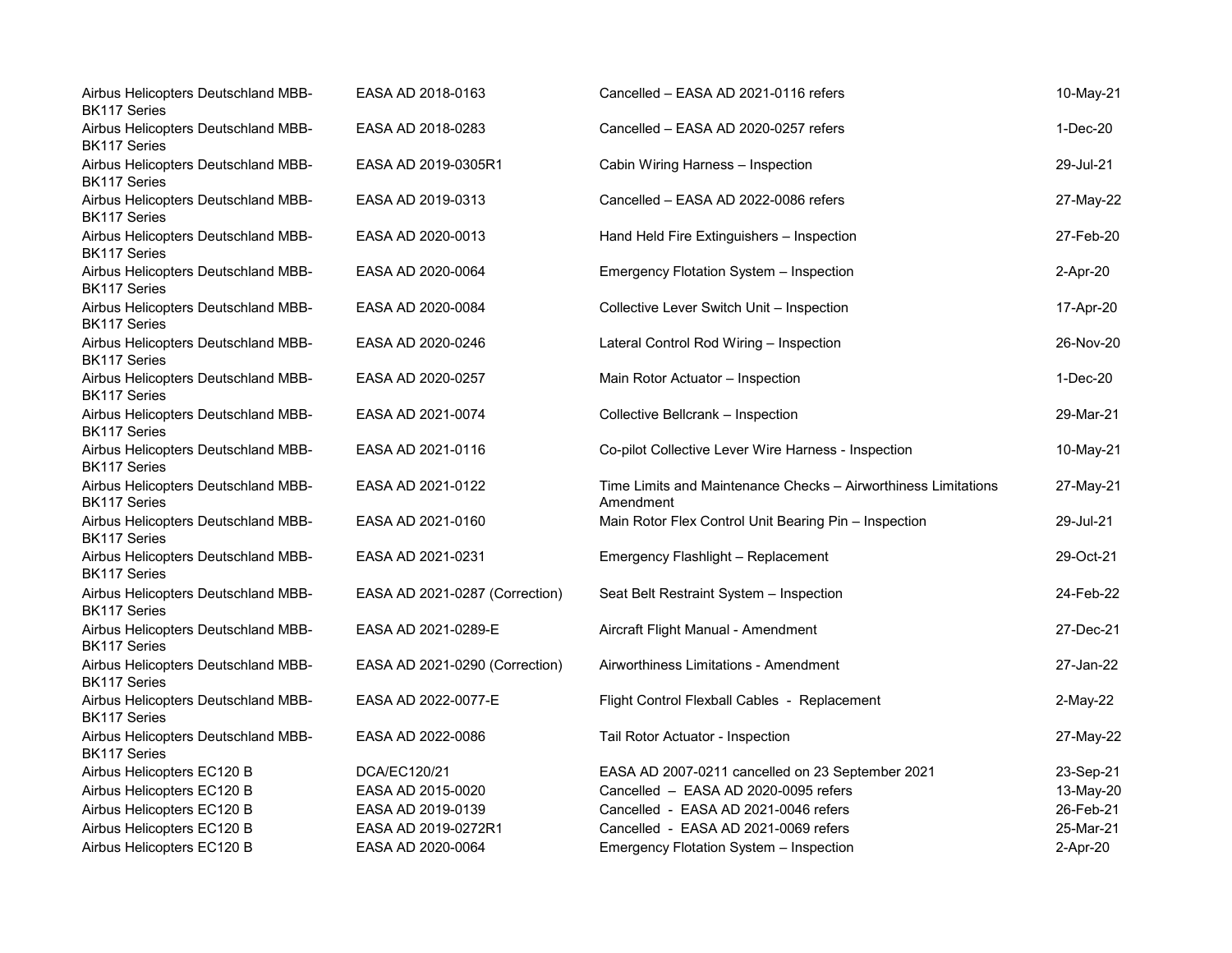| Airbus Helicopters EC120 B      | EASA AD 2020-0095                | Sliding Door Star Support - Inspection                   | 13-May-20   |
|---------------------------------|----------------------------------|----------------------------------------------------------|-------------|
| Airbus Helicopters EC120 B      | EASA AD 2020-0247                | Skid Tubes - Inspection                                  | 26-Nov-20   |
| Airbus Helicopters EC120 B      | EASA AD 2021-0015                | Tailboom - Inspection                                    | 28-Jan-21   |
| Airbus Helicopters EC120 B      | EASA AD 2021-0046                | Main Rotor Hub Scissors Attach Bolts - Inspection        | 26-Feb-21   |
| Airbus Helicopters EC120 B      | EASA AD 2021-0069                | Tail Rotor Hub Body - Inspection                         | 25-Mar-21   |
| Airbus Helicopters EC120 B      | EASA AD 2021-0079                | Tail Rotor Blades - Inspection                           | 31-Mar-21   |
| Airbus Helicopters EC120 B      | EASA AD 2021-0168                | Indicating / Recording Systems Control Unit - Inspection | 30-Jul-21   |
| Airbus Helicopters EC120 B      | EASA AD 2022-0053                | Skid Type Landing Gear - Inspection                      | 6-Apr-22    |
| Airbus Helicopters EC130 Series | EASA AD 2013-0287                | Cancelled - EASA AD 2021-0195 Refers                     | 3-Sep-21    |
| Airbus Helicopters EC130 Series | EASA AD 2015-0020                | Cancelled - EASA AD 2020-0095 refers                     | 13-May-20   |
| Airbus Helicopters EC130 Series | EASA AD 2015-0094                | Cancelled by EASA on 3 September 2021                    | 3-Sep-21    |
| Airbus Helicopters EC130 Series | EASA AD 2015-0132                | Cancelled - EASA AD 2021-0194 Refers                     | 3-Sep-21    |
| Airbus Helicopters EC130 Series | EASA AD 2017-0032                | Cancelled by EASA on 11 August 2021                      | 11-Aug-21   |
| Airbus Helicopters EC130 Series | EASA AD 2017-0089R1              | Main Rotor Mast Upper Bearing - Inspection               | 30-Jun-20   |
| Airbus Helicopters EC130 Series | EASA AD 2018-0104R1              | Tailboom Fenestron Junction Frame - Inspection           | 23-Dec-21   |
| Airbus Helicopters EC130 Series | EASA AD 2019-0001                | Cancelled - EASA AD 2020-0069 refers                     | 7-Apr-20    |
| Airbus Helicopters EC130 Series | EASA AD 2020-0064                | Emergency Flotation System - Inspection                  | 2-Apr-20    |
| Airbus Helicopters EC130 Series | EASA AD 2020-0069                | Sliding Door Opening Mechanism - Inspection              | 7-Apr-20    |
| Airbus Helicopters EC130 Series | EASA AD 2020-0095                | Sliding Door Star Support - Inspection                   | 13-May-20   |
| Airbus Helicopters EC130 Series | EASA AD 2020-0187                | Tail Rotor Blades - Inspection                           | 4-Sep-20    |
| Airbus Helicopters EC130 Series | EASA AD 2021-0048                | Main Rotor Pitch Rod Upper Links - Inspection            | 2-Mar-21    |
| Airbus Helicopters EC130 Series | EASA AD 2021-0168                | Indicating / Recording Systems Control Unit - Inspection | 30-Jul-21   |
| Airbus Helicopters EC130 Series | EASA AD 2021-0194R1              | Airworthiness Limitations - Amendment                    | 28-Oct-21   |
| Airbus Helicopters EC130 Series | EASA AD 2021-0195                | Engine Digital ECU Emergency Procedure - AFM Amendment   | 3-Sep-21    |
| Airbus Helicopters EC130 Series | EASA AD 2021-0216                | Engine to MGB Coupling Shaft - Inspection                | 7-Oct-21    |
| Airbus Helicopters EC130 Series | EASA AD 2021-0235-E              | Cancelled - EASA AD 2021-0283-E refers                   | 21-Dec-21   |
| Airbus Helicopters EC130 Series | EASA AD 2021-0283R1 (Correction) | Rear Transmission Bearing Support - Inspection           | 31-Mar-22   |
| Airbus Helicopters EC130 Series | EASA AD 2022-0053                | Skid Type Landing Gear - Inspection                      | 6-Apr-22    |
| Airbus Helicopters EC130 Series | EASA AD 2022-0077-E              | Flight Control Flexball Cables - Replacement             | $2$ -May-22 |
| Airbus Helicopters EC135 Series | EASA AD 2017-0199                | Cancelled - EASA AD 2021-0011 refers                     | 31-Jan-21   |
| Airbus Helicopters EC135 Series | EASA AD 2017-0243                | Cancelled - EASA AD 2022-0067 refers                     | 28-Apr-22   |
| Airbus Helicopters EC135 Series | EASA AD 2018-0168R1              | Tail Rotor Blades - Life Limitation                      | 28-Jan-21   |
| Airbus Helicopters EC135 Series | EASA AD 2018-0168R1              | Cancelled - EASA AD 2022-0067 refers                     | 28-Apr-22   |
| Airbus Helicopters EC135 Series | EASA AD 2018-0284                | Cancelled - EASA AD 2022-0067 refers                     | 28-Apr-22   |
| Airbus Helicopters EC135 Series | EASA AD 2019-0087-E              | Cancelled - EASA AD 2020-0105 refers                     | 28-May-20   |
| Airbus Helicopters EC135 Series | EASA AD 2020-0013                | Hand Held Fire Extinguishers - Inspection                | 27-Feb-20   |
| Airbus Helicopters EC135 Series | EASA AD 2020-0064                | Emergency Flotation System - Inspection                  | 2-Apr-20    |
| Airbus Helicopters EC135 Series | EASA AD 2020-0099                | Titanium Bolts - Inspection                              | 28-May-20   |
| Airbus Helicopters EC135 Series | EASA AD 2020-0102                | Tail Rotor Control System - Inspection                   | 28-May-20   |
| Airbus Helicopters EC135 Series | EASA AD 2020-0105                | Main Rotor Actuator Single-Axis Actuators - Inspection   | 28-May-20   |
| Airbus Helicopters EC135 Series | EASA AD 2020-0282                | Tail Rotor Blades - Inspection                           | 28-Jan-21   |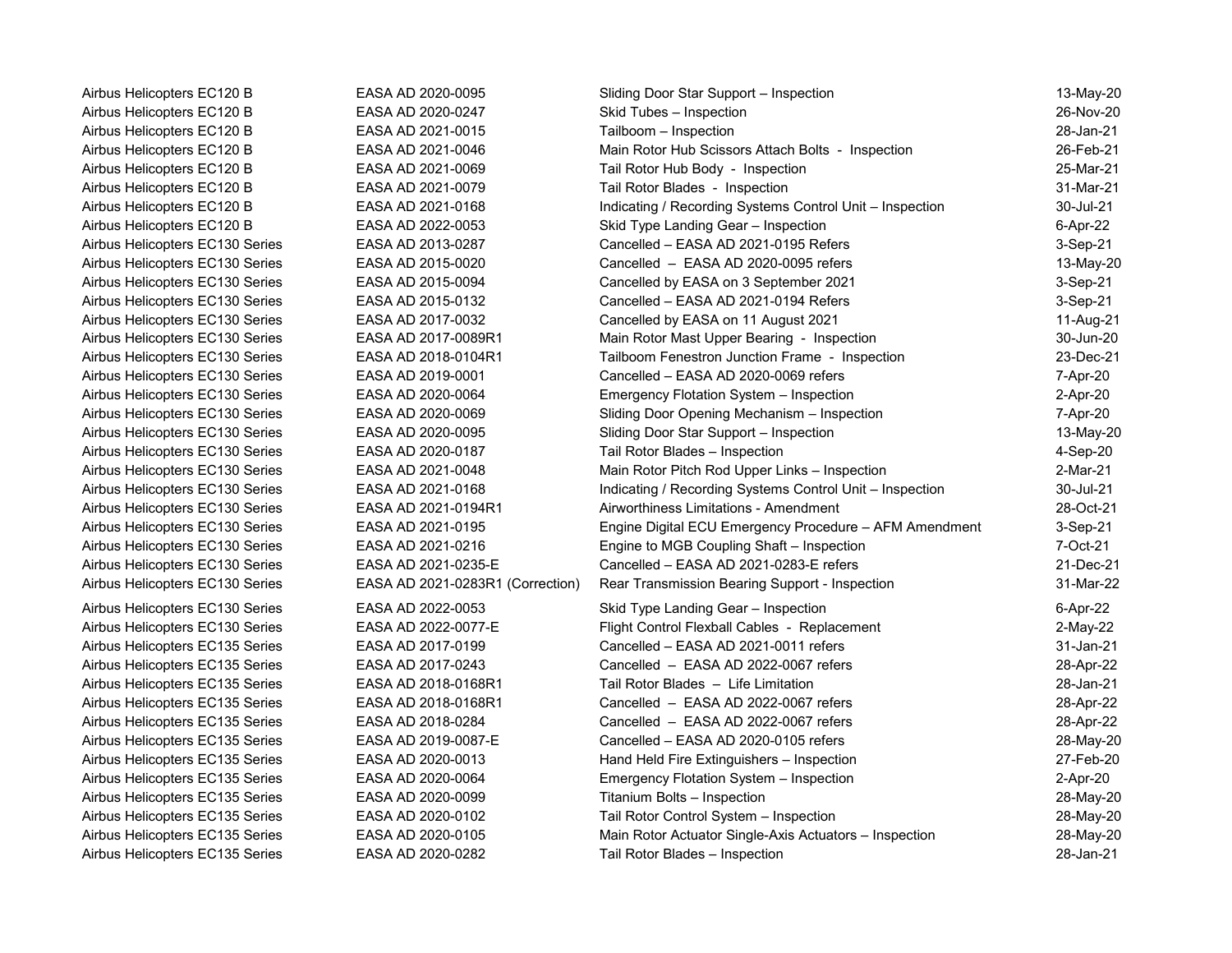| Airbus Helicopters EC135 Series                     | EASA AD 2021-0011        | Outboard Load System - Inspection and Modification                                       | 31-Jan-21 |
|-----------------------------------------------------|--------------------------|------------------------------------------------------------------------------------------|-----------|
| Airbus Helicopters EC135 Series                     | EASA AD 2021-0050        | Tail Rotor Blades - Replacement                                                          | 9-Mar-21  |
| Airbus Helicopters EC135 Series                     | EASA AD 2021-0066        | Outboard Load System Fittings - Inspection                                               | 22-Mar-21 |
| Airbus Helicopters EC135 Series                     | EASA AD 2021-0149        | Emergency Flashlight - Inspection                                                        | 5-Jul-21  |
| Airbus Helicopters EC135 Series                     | EASA AD 2022-0023        | Air Conditioning System - Inspection                                                     | 24-Feb-22 |
| Airbus Helicopters EC135 Series                     | EASA AD 2022-0067        | Airworthiness Limitations - Amendment                                                    | 28-Apr-22 |
| Airbus Helicopters EC135 Series                     | EASA AD 2022-0077-E      | Flight Control Flexball Cables - Replacement                                             | 2-May-22  |
| Airbus Helicopters EC155 and SA365<br><b>Series</b> | DGAC AD F-1979-102-002   | Inspection of the TRGB tripod mount P/N 360                                              | 24-Feb-22 |
| Airbus Helicopters EC155 and SA365<br>Series        | DGAC AD F-1979-135-003   | Spherical thrust bearings SEP P/N 704A.33.633.27 or 30 - Conformity insr 24-Feb-22       |           |
| Airbus Helicopters EC155 and SA365<br>Series        | DGAC AD F-1979-190-004   | Bolts for attachment of pitch change rods to swasplates main servo contro 24-Feb-22      |           |
| Airbus Helicopters EC155 and SA365<br>Series        | DGAC AD F-1979-211-005   | Inspection of the magnetic plug on the Engine reduction gear and in-flight (24-Feb-22)   |           |
| Airbus Helicopters EC155 and SA365<br>Series        | DGAC AD F-1979-253-006   | Magnetic plug with warning system                                                        | 24-Feb-22 |
| Airbus Helicopters EC155 and SA365<br>Series        | DGAC AD F-1980-164-007   | Magnetic plug on engine oil system with warning installation - Evolution of 24-Feb-22    |           |
| Airbus Helicopters EC155 and SA365<br>Series        | DGAC AD F-1981-066-010   | Long sliders on pilot and co-pilots seats / Addition of a reinforcement for st 24-Feb-22 |           |
| Airbus Helicopters EC155 and SA365<br><b>Series</b> | DGAC AD F-1982-080-012   | Horizontal stabilizers inspection of spar tube                                           | 24-Feb-22 |
| Airbus Helicopters EC155 and SA365<br>Series        | DGAC AD F-1982-136-014R1 | Installation of a system for holding the horizontal stabilizer flanges                   | 24-Feb-22 |
| Airbus Helicopters EC155 and SA365<br>Series        | DGAC AD F-1982-166-001   | Unusable fuel                                                                            | 24-Feb-22 |
| Airbus Helicopters EC155 and SA365<br>Series        | DGAC AD F-1983-012-002   | Fire extinguishing system pipes - Checking the condition and standardisati 24-Feb-22     |           |
| Airbus Helicopters EC155 and SA365<br>Series        | DGAC AD F-1983-013-015   | Life time reduction for rotor drive element                                              | 24-Feb-22 |
| Airbus Helicopters EC155 and SA365<br>Series        | DGAC AD F-1983-038-016R1 | Installation of system for holding the horizontal stabilizers flanges                    | 24-Feb-22 |
| Airbus Helicopters EC155 and SA365<br>Series        | DGAC AD F-1983-077-003   | Flight controls - Clearance between roll lever and 9 degrees frame coverin 24-Feb-22     |           |
| Airbus Helicopters EC155 and SA365<br>Series        | DGAC AD F-1983-182-017   | Flexible coupling - Reducing service life limitation                                     | 24-Feb-22 |
| Airbus Helicopters EC155 and SA365<br>Series        | DGAC AD F-1983-183-004   | Flexible coupling - Reducing service life limitation                                     | 24-Feb-22 |
| Airbus Helicopters EC155 and SA365<br>Series        | DGAC AD F-1983-186-018   | Main gear box modified to AMS 07-7149 (Relocation of drain plug)                         | 24-Feb-22 |
| Airbus Helicopters EC155 and SA365<br>Series        | DGAC AD F-1983-200-019   | Monitoring the rotating fairings and the tail rotor hub body                             | 24-Feb-22 |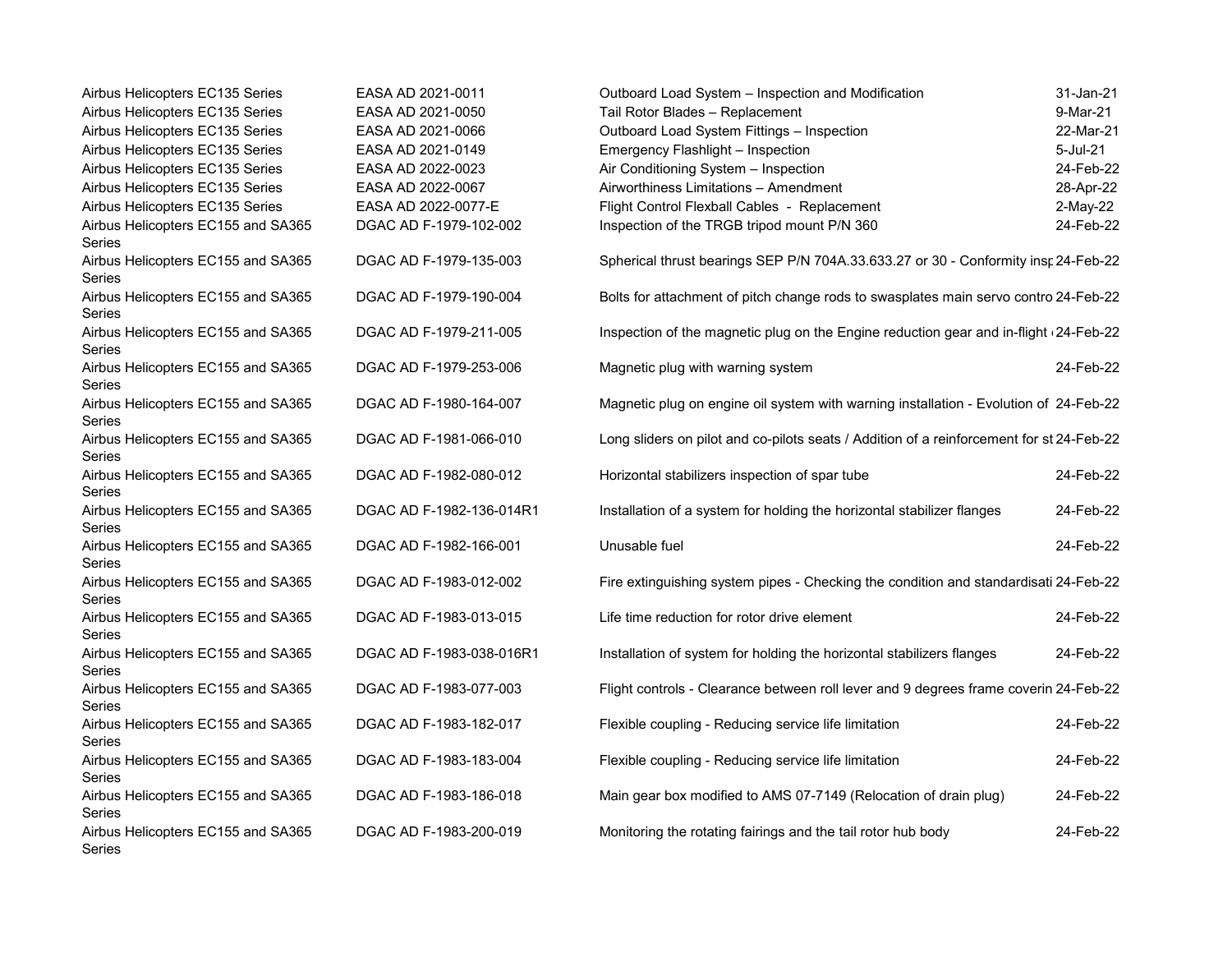| Airbus Helicopters EC155 and SA365<br>Series | DGAC AD F-1983-201-005   | Monitoring the rotating fairings and the tail rotor hub body           | 24-Feb-22 |
|----------------------------------------------|--------------------------|------------------------------------------------------------------------|-----------|
| Airbus Helicopters EC155 and SA365<br>Series | DGAC AD F-1983-203-020   | Main rotor head fairing supports                                       | 24-Feb-22 |
| Airbus Helicopters EC155 and SA365<br>Series | DGAC AD F-1984-019-021R2 | Main rotor mast shaft                                                  | 24-Feb-22 |
| Airbus Helicopters EC155 and SA365           | DGAC AD F-1984-020-006R2 | Main rotor mast shaft                                                  | 24-Feb-22 |
| Airbus Helicopters EC155 and SA365           | DGAC AD F-1984-151-023   | Tail rotor drive shaft bearing block assembly N.1                      | 24-Feb-22 |
| Airbus Helicopters EC155 and SA365<br>Series | DGAC AD F-1984-152-008   | Tail rotor drive shaft bearing block assembly N.1                      | 24-Feb-22 |
| Airbus Helicopters EC155 and SA365<br>Series | DGAC AD F-1985-013-009R1 | Wire antenna installation for HF SSB radio                             | 24-Feb-22 |
| Airbus Helicopters EC155 and SA365<br>Series | DGAC AD F-1985-037-010   | Locking of rear sidegate                                               | 24-Feb-22 |
| Airbus Helicopters EC155 and SA365<br>Series | DGAC AD F-1985-085-012   | Engine fire extinguisher system                                        | 24-Feb-22 |
| Airbus Helicopters EC155 and SA365<br>Series | DGAC AD F-1985-155-024   | Tail rotor gearbox - Oil filler cap                                    | 24-Feb-22 |
| Airbus Helicopters EC155 and SA365<br>Series | DGAC AD F-1985-156-013   | Tail rotor gear box - Oil filler cap                                   | 24-Feb-22 |
| Airbus Helicopters EC155 and SA365<br>Series | DGAC AD F-1986-017-014   | <b>Fuel filter</b>                                                     | 24-Feb-22 |
| Airbus Helicopters EC155 and SA365<br>Series | DGAC AD F-1986-033-025R1 | Main rotor head - Roving sleeve beams                                  | 24-Feb-22 |
| Airbus Helicopters EC155 and SA365<br>Series | DGAC AD F-1986-034-015R2 | Main rotor head - Roving sleeve beams                                  | 24-Feb-22 |
| Airbus Helicopters EC155 and SA365<br>Series | DGAC AD F-1986-087-016R2 | Interference with Flight Controls - Modifications                      | 24-Feb-22 |
| Airbus Helicopters EC155 and SA365<br>Series | DGAC AD F-1986-122-026   | <b>BLU Wire antenna</b>                                                | 24-Feb-22 |
| Airbus Helicopters EC155 and SA365<br>Series | DGAC AD F-1986-123-017R1 | Main rotor shaft                                                       | 24-Feb-22 |
| Airbus Helicopters EC155 and SA365           | DGAC AD F-1986-170-019   | Spherical thrust bearing/attach beams bolt - Reduction of life limit   | 24-Feb-22 |
| Airbus Helicopters EC155 and SA365<br>Series | DGAC AD F-1986-175-018   | Hydraulic generation system                                            | 24-Feb-22 |
| Airbus Helicopters EC155 and SA365<br>Series | DGAC AD F-1986-176-027   | Hydraulic generation system                                            | 24-Feb-22 |
| Airbus Helicopters EC155 and SA365<br>Series | DGAC AD F-1987-008-028   | Power plant interference of fuel flow control with fuel pipe on engine | 24-Feb-22 |
| Airbus Helicopters EC155 and SA365<br>Series | DGAC AD F-1987-009-020R1 | Power plant incorporating TURBOMECA modification                       | 24-Feb-22 |
| Airbus Helicopters EC155 and SA365<br>Series | DGAC AD F-1987-166-021   | Flight cycle calculation                                               | 24-Feb-22 |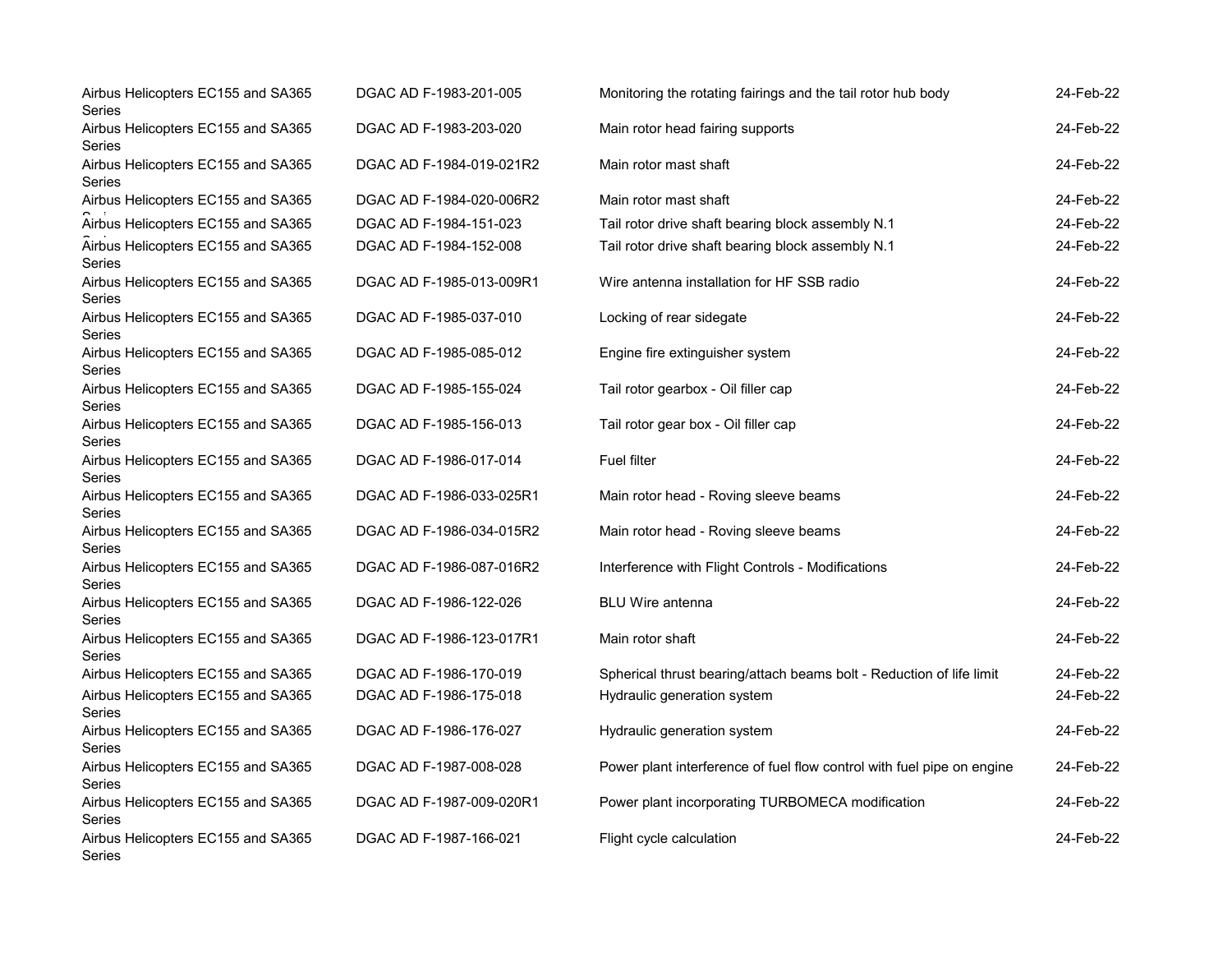| Airbus Helicopters EC155 and SA365<br>Series | DGAC AD F-1987-167-022R1 | Electrical multiple panels              | 24-Feb-22 |
|----------------------------------------------|--------------------------|-----------------------------------------|-----------|
| Airbus Helicopters EC155 and SA365<br>Series | DGAC AD F-1987-168-029   | Flight cycle calculation                | 24-Feb-22 |
| Airbus Helicopters EC155 and SA365<br>Series | DGAC AD F-1988-188-024R1 | Tripod                                  | 24-Feb-22 |
| Airbus Helicopters EC155 and SA365<br>Series | DGAC AD F-1988-189-030   | Tripod check                            | 24-Feb-22 |
| Airbus Helicopters EC155 and SA365<br>Series | DGAC AD F-1990-006-025R1 | Swashplate                              | 24-Feb-22 |
| Airbus Helicopters EC155 and SA365           | DGAC AD F-1990-007-031R1 | Swashplate                              | 24-Feb-22 |
| Airbus Helicopters EC155 and SA365           | DGAC AD F-1990-099-026   | MGB oil line                            | 24-Feb-22 |
| Airbus Helicopters EC155 and SA365<br>Series | DGAC AD F-1990-119-032R1 | MGB bar shackles                        | 24-Feb-22 |
| Airbus Helicopters EC155 and SA365<br>Series | DGAC AD F-1990-203-028   | Autopilot actuators                     | 24-Feb-22 |
| Airbus Helicopters EC155 and SA365<br>Series | DGAC AD F-1990-204-033R1 | Tail rotor control shaft                | 24-Feb-22 |
| Airbus Helicopters EC155 and SA365<br>Series | DGAC AD F-1990-205-027R1 | Tail rotor control shaft                | 24-Feb-22 |
| Airbus Helicopters EC155 and SA365<br>Series | DGAC AD F-1991-022-029   | Front passenger door                    | 24-Feb-22 |
| Airbus Helicopters EC155 and SA365<br>Series | DGAC AD F-1991-041-030   | LUCAS AIR EQUIPEMENT electric hoist     | 24-Feb-22 |
| Airbus Helicopters EC155 and SA365           | DGAC AD F-1991-082-034   | LUCAS AIR EQUIPEMENT electric hoist     | 24-Feb-22 |
| Airbus Helicopters EC155 and SA365<br>Series | DGAC AD F-1991-267-031   | Main rotor shaft                        | 24-Feb-22 |
| Airbus Helicopters EC155 and SA365<br>Series | DGAC AD F-1991-268-035   | Main rotor shaft                        | 24-Feb-22 |
| Airbus Helicopters EC155 and SA365<br>Series | DGAC AD F-1992-181-032R1 | Main rotor pitch change horn bushes     | 24-Feb-22 |
| Airbus Helicopters EC155 and SA365<br>Series | DGAC AD F-1992-182-036R1 | Main rotor pitch change horn bushes     | 24-Feb-22 |
| Airbus Helicopters EC155 and SA365<br>Series | DGAC AD F-1992-185-033R4 | <b>Tail Rotor</b>                       | 24-Feb-22 |
| Airbus Helicopters EC155 and SA365<br>Series | DGAC AD F-1993-065-034R1 | Rotor mast shaft                        | 24-Feb-22 |
| Airbus Helicopters EC155 and SA365<br>Series | DGAC AD F-1993-066-037R1 | Rotor mast shaft                        | 24-Feb-22 |
| Airbus Helicopters EC155 and SA365<br>Series | DGAC AD F-1994-052-035   | Front passenger door jettison mechanism | 24-Feb-22 |
| Airbus Helicopters EC155 and SA365<br>Series | DGAC AD F-1994-076-036R1 | Outboard fins attachment                | 24-Feb-22 |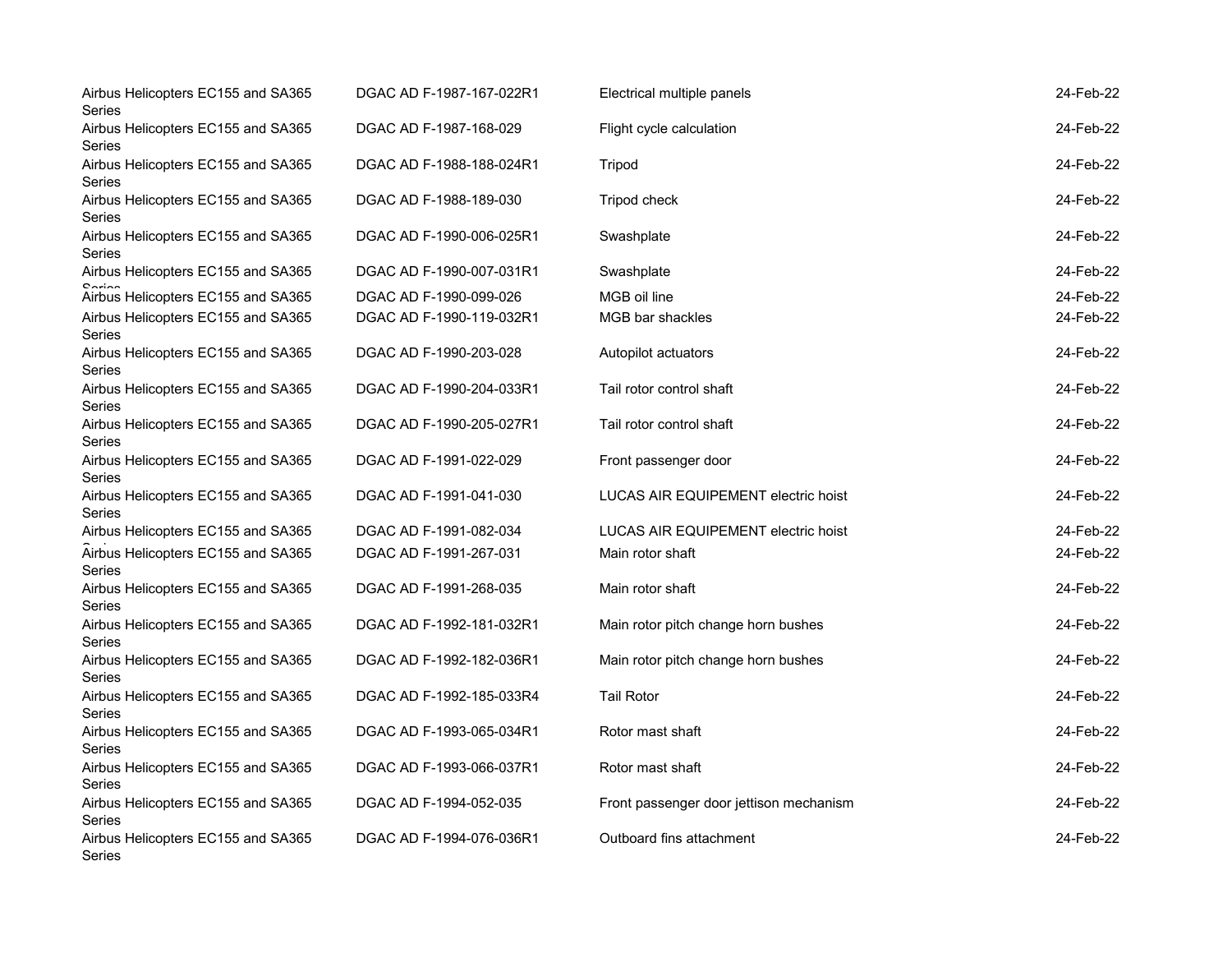| Airbus Helicopters EC155 and SA365<br>Series        | DGAC AD F-1994-145-039   | Free wheel                                                                          | 24-Feb-22 |
|-----------------------------------------------------|--------------------------|-------------------------------------------------------------------------------------|-----------|
| Airbus Helicopters EC155 and SA365<br>Series        | DGAC AD F-1994-148-037   | Fuel filter elements                                                                | 24-Feb-22 |
| Airbus Helicopters EC155 and SA365<br>Series        | DGAC AD F-1994-149-038   | Fuel filter elements                                                                | 24-Feb-22 |
| Airbus Helicopters EC155 and SA365<br>Series        | DGAC AD F-1995-067-038   | <b>Transmission deck</b>                                                            | 24-Feb-22 |
| Airbus Helicopters EC155 and SA365<br>Series        | DGAC AD F-1995-107-039R1 | Tail rotor hub fairing                                                              | 24-Feb-22 |
| Airbus Helicopters EC155 and SA365<br>Series        | DGAC AD F-1995-112-040   | Tair rotor hub fairing                                                              | 24-Feb-22 |
| Airbus Helicopters EC155 and SA365<br>Series        | DGAC AD F-1996-117-040   | Main rotor head frequency adapter                                                   | 24-Feb-22 |
| Airbus Helicopters EC155 and SA365<br>Series        | DGAC AD F-1997-145-042   | MGB Planet gear shaft                                                               | 24-Feb-22 |
| Airbus Helicopters EC155 and SA365<br>Series        | DGAC AD F-1998-112-042   | Single-pole circuit breakers                                                        | 24-Feb-22 |
| Airbus Helicopters EC155 and SA365<br>Series        | DGAC AD F-1998-113-043   | Single-pole circuit breakers                                                        | 24-Feb-22 |
| Airbus Helicopters EC155 and SA365<br>Series        | DGAC AD F-1998-252-043   | Electrical connection modules manufactured by CONNECTRAL                            | 24-Feb-22 |
| Airbus Helicopters EC155 and SA365<br>Series        | DGAC AD F-1998-253-044R1 | Electrical connection modules manufactured by CONNECTRAL                            | 24-Feb-22 |
| Airbus Helicopters EC155 and SA365<br>Series        | DGAC AD F-1998-324-045   | <b>MGB Vibration Level Monitoring</b>                                               | 24-Feb-22 |
| Airbus Helicopters EC155 and SA365<br>Series        | DGAC AD F-1998-383-044   | Main rotor head / Spherical thrust bearings / Attach beams attachment bol 24-Feb-22 |           |
| Airbus Helicopters EC155 and SA365<br>Series        | DGAC AD F-1998-384-047   | Main rotor head spherical thrust bearings/Attach beams attachment bolts 24-Feb-22   |           |
| Airbus Helicopters EC155 and SA365<br>Series        | DGAC AD F-1998-517-048R2 | Power loss printed circuit boards - Functional check                                | 24-Feb-22 |
| Airbus Helicopters EC155 and SA365<br>Series        | DGAC AD F-1999-459-049R1 | Enlarged sliding doors - Non-jettisonable windows                                   | 24-Feb-22 |
| Airbus Helicopters EC155 and SA365<br>Series        | DGAC AD F-2000-108-050R2 | Sand filter ejection nozzles                                                        | 24-Feb-22 |
| Airbus Helicopters EC155 and SA365<br>Series        | DGAC AD F-2000-235-045   | Main rotor blades - Service life limitation                                         | 24-Feb-22 |
| Airbus Helicopters EC155 and SA365<br>Series        | DGAC AD F-2000-302       | Ferry fuel tanks                                                                    | 24-Feb-22 |
| Airbus Helicopters EC155 and SA365<br><b>Series</b> | DGAC AD F-2000-517-051   | Engine indicating adaptation                                                        | 24-Feb-22 |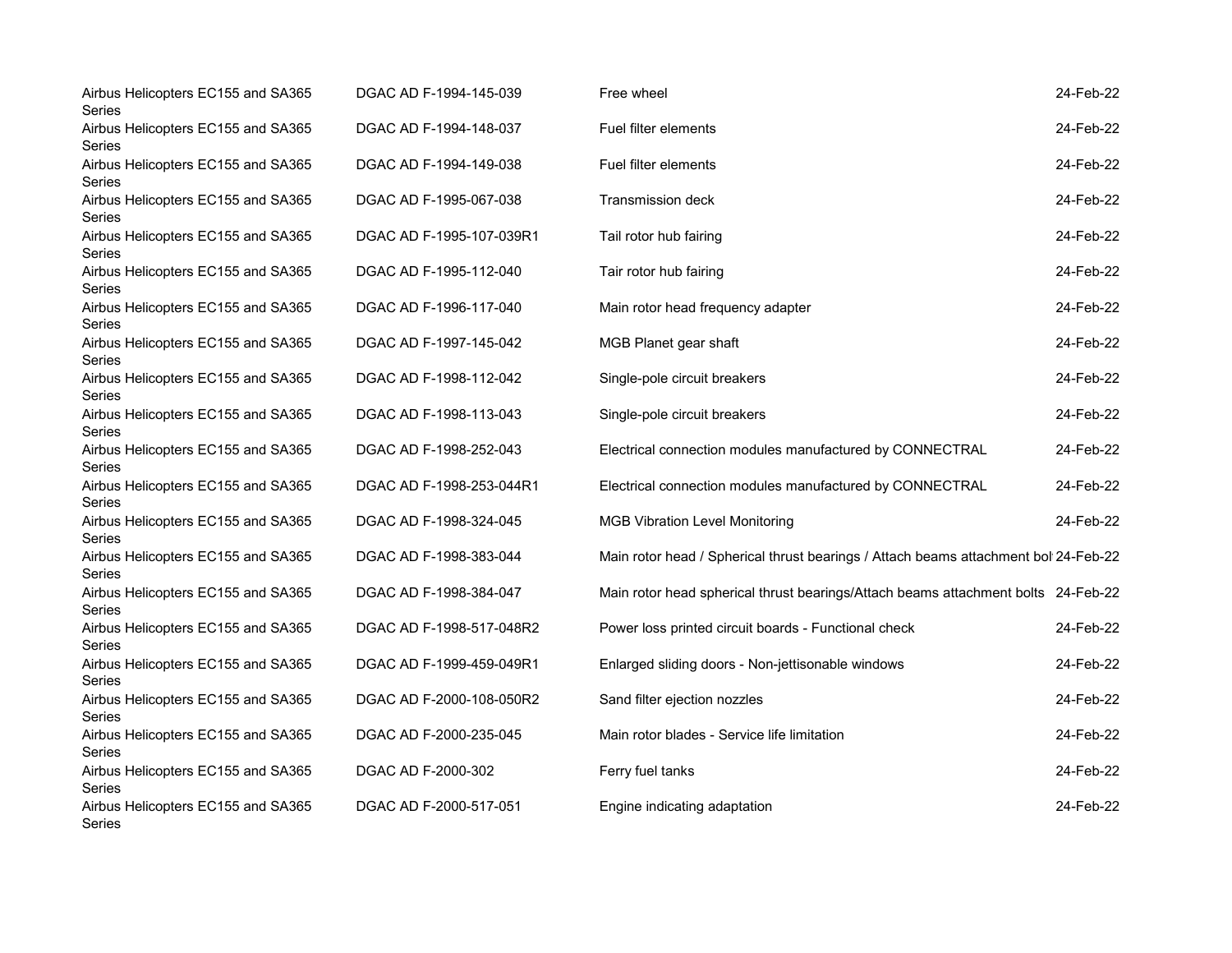| Airbus Helicopters EC155 and SA365<br>Series        | DGAC AD F-2001-058-001R1 | Cabin sliding door                                                                   | 24-Feb-22 |
|-----------------------------------------------------|--------------------------|--------------------------------------------------------------------------------------|-----------|
| Airbus Helicopters EC155 and SA365<br><b>Series</b> | DGAC AD F-2001-060-052   | Fuselage - Frame - Reinforced latch support                                          | 24-Feb-22 |
| Airbus Helicopters EC155 and SA365<br>Series        | DGAC AD F-2001-061-053   | Fuselage - Frame - Stretcher support                                                 | 24-Feb-22 |
| Airbus Helicopters EC155 and SA365<br>Series        | DGAC AD F-2001-439-002R1 | SMS 45 H screens                                                                     | 24-Feb-22 |
| Airbus Helicopters EC155 and SA365<br>Series        | DGAC AD F-2001-617-004R1 | SMD 45 H screens                                                                     | 24-Feb-22 |
| Airbus Helicopters EC155 and SA365<br><b>Series</b> | DGAC AD F-2002-044       | SIREN cargo hooks                                                                    | 24-Feb-22 |
| Airbus Helicopters EC155 and SA365<br><b>Series</b> | DGAC AD F-2002-186-005R1 | Doors                                                                                | 24-Feb-22 |
| Airbus Helicopters EC155 and SA365<br>Series        | DGAC AD F-2002-283-048R1 | MGB - Torque tightnening of attachment stud                                          | 24-Feb-22 |
| Airbus Helicopters EC155 and SA365<br>Series        | DGAC AD F-2002-285-055R1 | MGB - Torque tightening of attachment studs                                          | 24-Feb-22 |
| Airbus Helicopters EC155 and SA365<br><b>Series</b> | DGAC AD F-2002-312R1     | Rotor Flight Controls - "TRW-SAMM" Main Servo Controls - Check                       | 24-Feb-22 |
| Airbus Helicopters EC155 and SA365<br>Series        | DGAC AD F-2002-452R1     | Main rotor and tail rotor dynamic component - Correction of operating hour 24-Feb-22 |           |
| Airbus Helicopters EC155 and SA365<br>Series        | DGAC AD F-2002-472-057   | Tail rotor head - Pitch change control rod                                           | 24-Feb-22 |
| Airbus Helicopters EC155 and SA365<br>Series        | DGAC AD F-2002-473-006   | Tail rotor head - Pitch change control rod                                           | 24-Feb-22 |
| Airbus Helicopters EC155 and SA365<br>Series        | DGAC AD F-2002-474R2     | Landing Gear - MLG Wheel Brake Hydraulic Hose - Check                                | 24-Feb-22 |
| Airbus Helicopters EC155 and SA365<br>Series        | DGAC AD F-2002-515R1     | Landing gear indicating system                                                       | 24-Feb-22 |
| Airbus Helicopters EC155 and SA365<br>Series        | DGAC AD F-2003-028R1     | Fuel - Interference between Air Vent Hose and RH Front Passenger Door 24-Feb-22      |           |
| Airbus Helicopters EC155 and SA365<br>Series        | DGAC AD F-2003-196       | Engine governing - Red "GOV" warning lights                                          | 24-Feb-22 |
| Airbus Helicopters EC155 and SA365<br>Series        | DGAC AD F-2003-321       | Landing gear - Brace strut actuator - Corrosion                                      | 24-Feb-22 |
| Airbus Helicopters EC155 and SA365<br>Series        | DGAC AD F-2003-322R1     | Rotor Flight Controls - Double Locking of Stop Screws                                | 24-Feb-22 |
| Airbus Helicopters EC155 and SA365<br>Series        | DGAC AD F-2003-323       | Indicating and recording systems - Landing gear PCBs 10 and 11 Alpha                 | 24-Feb-22 |
| Airbus Helicopters EC155 and SA365<br>Series        | DGAC AD F-2003-345R2     | Doors - Cabin Sliding Doors - Inspection & Operational Limitations                   | 24-Feb-22 |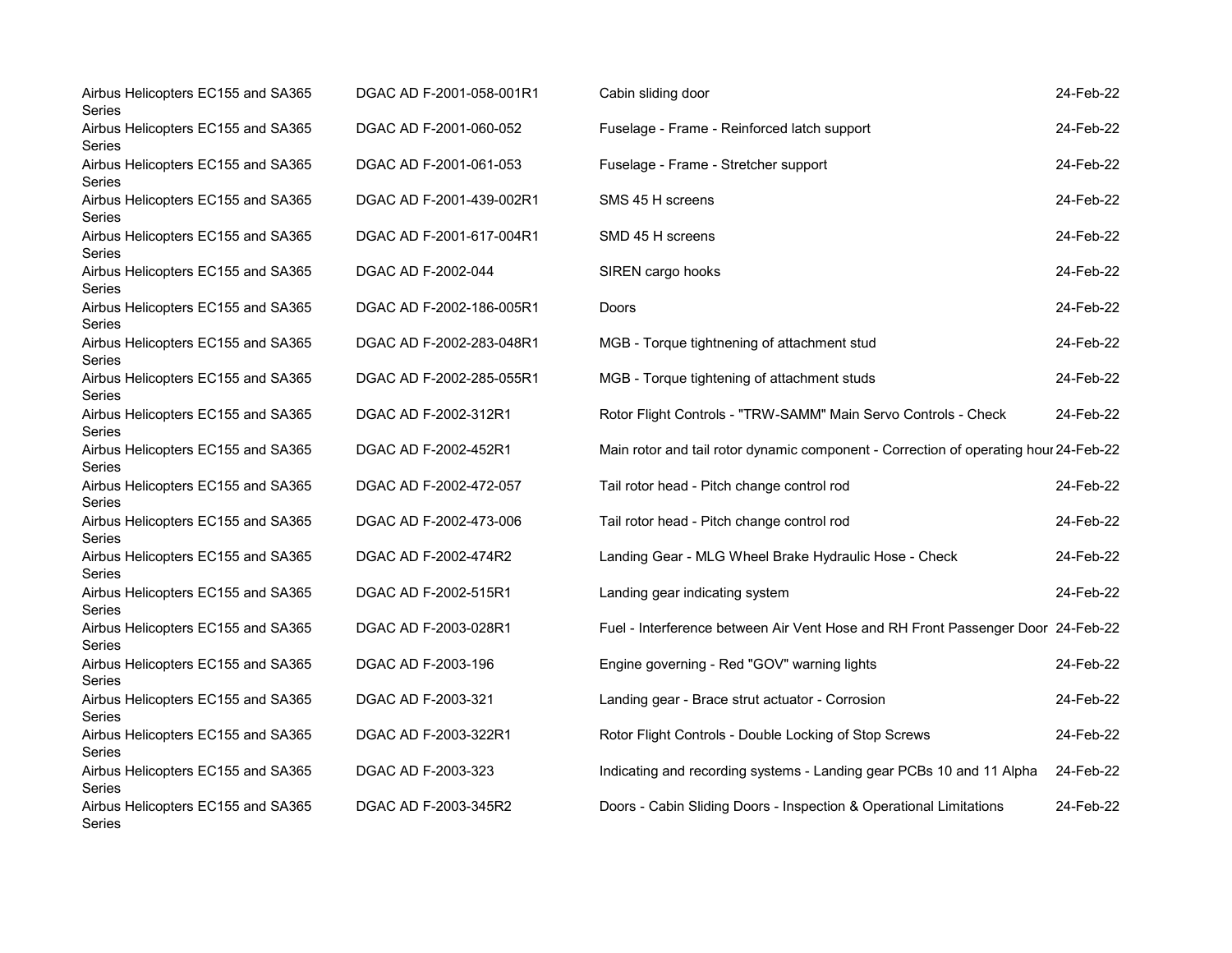| Airbus Helicopters EC155 and SA365<br>Series           | DGAC AD F-2003-372   | Cabin sliding doors - Microswitches                                                      | 24-Feb-22 |
|--------------------------------------------------------|----------------------|------------------------------------------------------------------------------------------|-----------|
| Airbus Helicopters EC155 and SA365<br>Series           | DGAC AD F-2004-013R1 | Rotor Flight Controls - Prohibition of Intentional Auto-rotation                         | 24-Feb-22 |
| Airbus Helicopters EC155 and SA365<br>Series           | DGAC AD F-2004-052R1 | Doors - Sliding Doors Upper Rail & Fitting - Check                                       | 24-Feb-22 |
| Airbus Helicopters EC155 and SA365<br>Series           | DGAC AD F-2004-057R1 | Electrical Power - Electrical / Electronic Panel 12 Alpha Wiring - Modificatio 24-Feb-22 |           |
| Airbus Helicopters EC155 and SA365<br>Series           | DGAC AD F-2004-060R1 | Limitations - Never Exceed Speed (Vne)                                                   | 24-Feb-22 |
| Airbus Helicopters EC155 and SA365<br>Series           | DGAC AD F-2004-099   | Landing Gear - Main Landing Gear Wheel Brake Hose - Checks                               | 24-Feb-22 |
| Airbus Helicopters EC155 and SA365<br>Series           | DGAC AD F-2004-106   | Rotor - Main rotor blade / Tip cap junction                                              | 24-Feb-22 |
| Airbus Helicopters EC155 and SA365<br>Series           | DGAC AD F-2004-107R1 | Doors - Cabin Sliding Doors                                                              | 24-Feb-22 |
| Airbus Helicopters EC155 and SA365<br>Series           | DGAC AD F-2004-156   | Doors - Cabin Sliding Door Rails and Fittings - Replacement                              | 24-Feb-22 |
| Airbus Helicopters EC155 and SA365<br>Series           | DGAC AD F-2004-157   | Doors - Cabin Sliding Doors Forward Centering Pins - Reinforcement                       | 24-Feb-22 |
| Airbus Helicopters EC155 and SA365                     | DGAC AD F-2004-179   | Fire Protection - Engine Fire Extinguishers - Weight Check                               | 24-Feb-22 |
| Carion<br>Airbus Helicopters EC155 and SA365<br>Series | DGAC AD F-2004-180   | Fire Protection - Engine- & Baggage Compartment Fire Extinguishers - W(24-Feb-22         |           |
| Airbus Helicopters EC155 and SA365<br>Series           | DGAC AD F-2004-188   | Equipment & Furnishings - Cargo Hold Fire Detectors & Upholstering - Ch 24-Feb-22        |           |
| Airbus Helicopters EC155 and SA365<br>Series           | DGAC AD F-2005-036   | Rotor Drive - Check of the Main Gearbox (MGB) Bottom Plate                               | 24-Feb-22 |
| Airbus Helicopters EC155 and SA365<br>Series           | DGAC AD F-2005-119R1 | Hydraulic System - Cooler Filter Element - Identification/Replacement                    | 24-Feb-22 |
| Airbus Helicopters EC155 and SA365<br>Series           | DGAC AD F-2006-042   | Hydraulic Power - Flexible Hydraulic Pipes & Attachment Clamps - Check 24-Feb-22         |           |
| Airbus Helicopters EC155 and SA365<br>Series           | EASA AD 2006-0052-E  | Doors - Cabin Sliding Doors                                                              | 24-Feb-22 |
| Airbus Helicopters EC155 and SA365<br>Series           | EASA AD 2006-0078    | Tail Rotor - Blade Tuning Weights                                                        | 24-Feb-22 |
| Airbus Helicopters EC155 and SA365<br>Series           | EASA AD 2006-0080    | Equipment/Furnishings - Life Raft Installation                                           | 24-Feb-22 |
| Airbus Helicopters EC155 and SA365<br>Series           | EASA AD 2006-0084-E  | Main Rotor - Hub-to-Mast Bolted Attachment - Check                                       | 24-Feb-22 |
| Airbus Helicopters EC155 and SA365<br>Series           | EASA AD 2006-0098    | [Corrected] Equipment / Furnishings - Hoist Hooks                                        | 24-Feb-22 |
| Airbus Helicopters EC155 and SA365<br>Series           | EASA AD 2006-0099    | Tail Rotor- Tail Rotor Blade Check                                                       | 24-Feb-22 |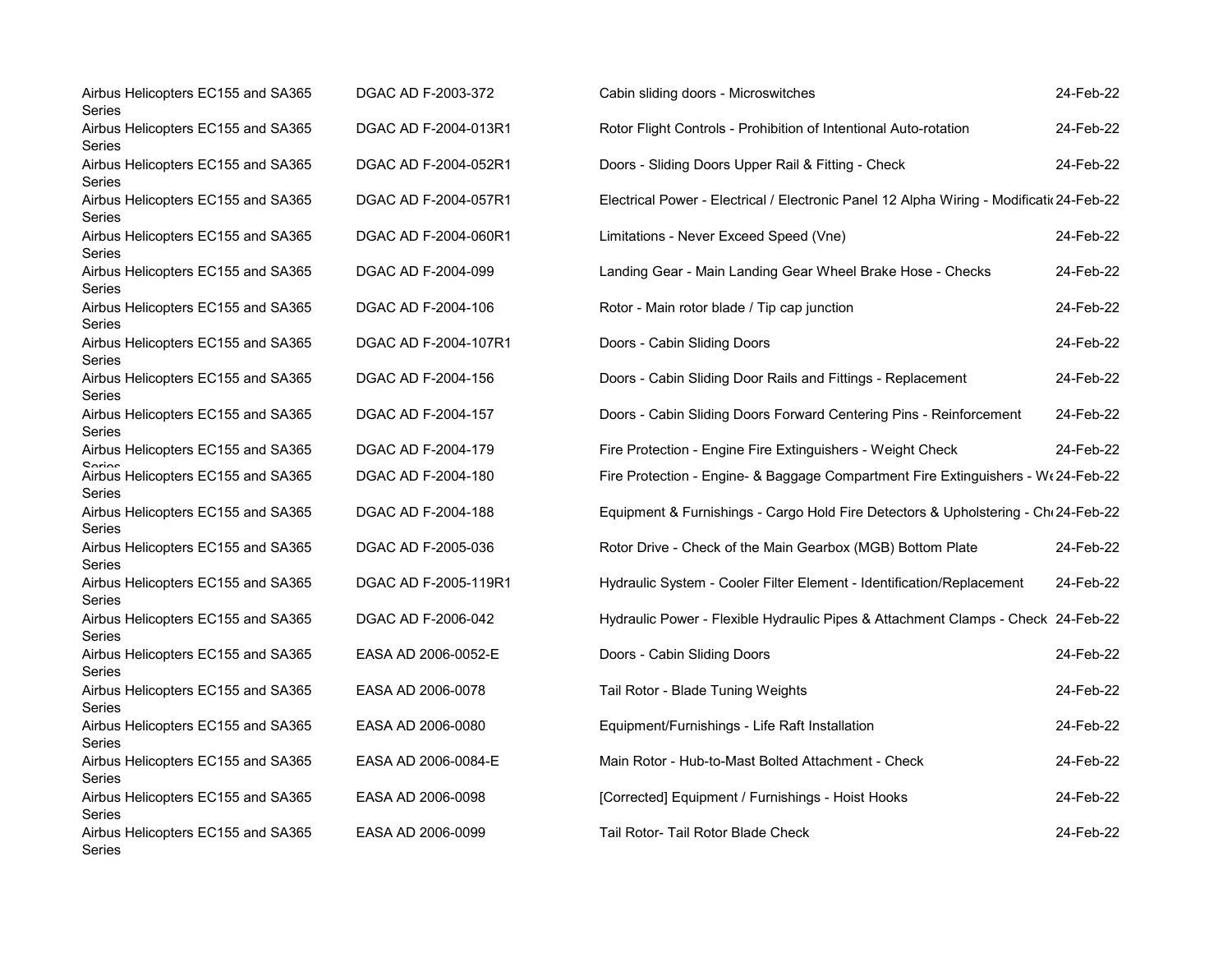| Airbus Helicopters EC155 and SA365<br>Series | EASA AD 2006-0101   | Rotor Drive(s) - Check of Main Gearbox (MGB) Base Plate                                 | 24-Feb-22 |
|----------------------------------------------|---------------------|-----------------------------------------------------------------------------------------|-----------|
| Airbus Helicopters EC155 and SA365<br>Series | EASA AD 2006-0213   | Landing Gear - Optional Ski Installation - Flight Manual Supplement VNE L24-Feb-22      |           |
| Airbus Helicopters EC155 and SA365<br>Series | EASA AD 2006-0214   | Indicating System/Rotor Drive - Main Gear Box- Low Oil Pressure Warning 24-Feb-22       |           |
| Airbus Helicopters EC155 and SA365<br>Series | EASA AD 2006-0255   | Engine Controls- Engine Control Selector Switch Guard on Panel 12 ALPF 24-Feb-22        |           |
| Airbus Helicopters EC155 and SA365<br>Series | EASA AD 2006-0256R1 | [Corrected] Engine Controls - Engine Control Selector Switch Guard on Pa24-Feb-22       |           |
| Airbus Helicopters EC155 and SA365<br>Series | EASA AD 2006-0362-E | Rotor(s) - Main Rotor Head Frequency Adapters - Modification                            | 24-Feb-22 |
| Airbus Helicopters EC155 and SA365<br>Series | EASA AD 2006-0368R1 | [Correction] Rotor - Rotor Mast Nut - Check / Replacement                               | 24-Feb-22 |
| Airbus Helicopters EC155 and SA365<br>Series | EASA AD 2007-0099   | Rotors Flight Control - Main & Tail Rotors Servo-Controls - Inspection / Mo 24-Feb-22   |           |
| Airbus Helicopters EC155 and SA365<br>Series | EASA AD 2007-0129   | Main Rotor Drive - Main Gearbox (MGB) Suspension Diagonal Cross-Merr 24-Feb-22          |           |
| Airbus Helicopters EC155 and SA365<br>Series | EASA AD 2007-0159-E | Equipment / Furnishings - Hoist cut-off connector 24 Delta - Inspection / M 24-Feb-22   |           |
| Airbus Helicopters EC155 and SA365<br>Series | EASA AD 2007-0220   | Tail Rotor Drive - Tail Rotor Blade Pitch Control Shafts - Identification/Repl24-Feb-22 |           |
| Airbus Helicopters EC155 and SA365<br>Series | EASA AD 2007-0224R1 | [Corrected] Equipment & Furnishings - CPT 609 Crash Position Transmitte 24-Feb-22       |           |
| Airbus Helicopters EC155 and SA365<br>Series | EASA AD 2007-0288R1 | Main Rotor Drive - Main Gearbox (MGB) Planet Gear Carrier - Inspection / 24-Feb-22      |           |
| Airbus Helicopters EC155 and SA365<br>Series | EASA AD 2008-0096-E | Equipment & Furnishings - Crash Position Indicator (CPI) Components - Ic 24-Feb-22      |           |
| Airbus Helicopters EC155 and SA365<br>Series | EASA AD 2008-0165R1 | Rotor(s) - Starflex Star Arm Ends - Check / Replacement                                 | 24-Feb-22 |
| Airbus Helicopters EC155 and SA365<br>Series | EASA AD 2008-0204R1 | Stabilizers - Never-Exceed Speed (VNE) and Rate-of-Descent (R/D) - Limi 24-Feb-22       |           |
| Airbus Helicopters EC155 and SA365<br>Series | EASA AD 2009-0035-E | Navigation - UNS-1D Navigation System - Limitation                                      | 24-Feb-22 |
| Airbus Helicopters EC155 and SA365<br>Series | EASA AD 2009-0078R1 | Equipment / Furnishings - VIP 4-seat Benches - Limitation                               | 24-Feb-22 |
| Airbus Helicopters EC155 and SA365<br>Series | EASA AD 2009-0109-E | Fuel - High Level Switches / Fuel Transfer between Fuel Tank Groups - M(24-Feb-22       |           |
| Airbus Helicopters EC155 and SA365<br>Series | EASA AD 2009-0122R1 | Equipment / Furnishings -Load Release Units - Inspection / Modification / I 24-Feb-22   |           |
| Airbus Helicopters EC155 and SA365<br>Series | EASA AD 2010-0014   | Equipment and Furnishings - Hoist Operator's Belt Snap Hook - Replacem 24-Feb-22        |           |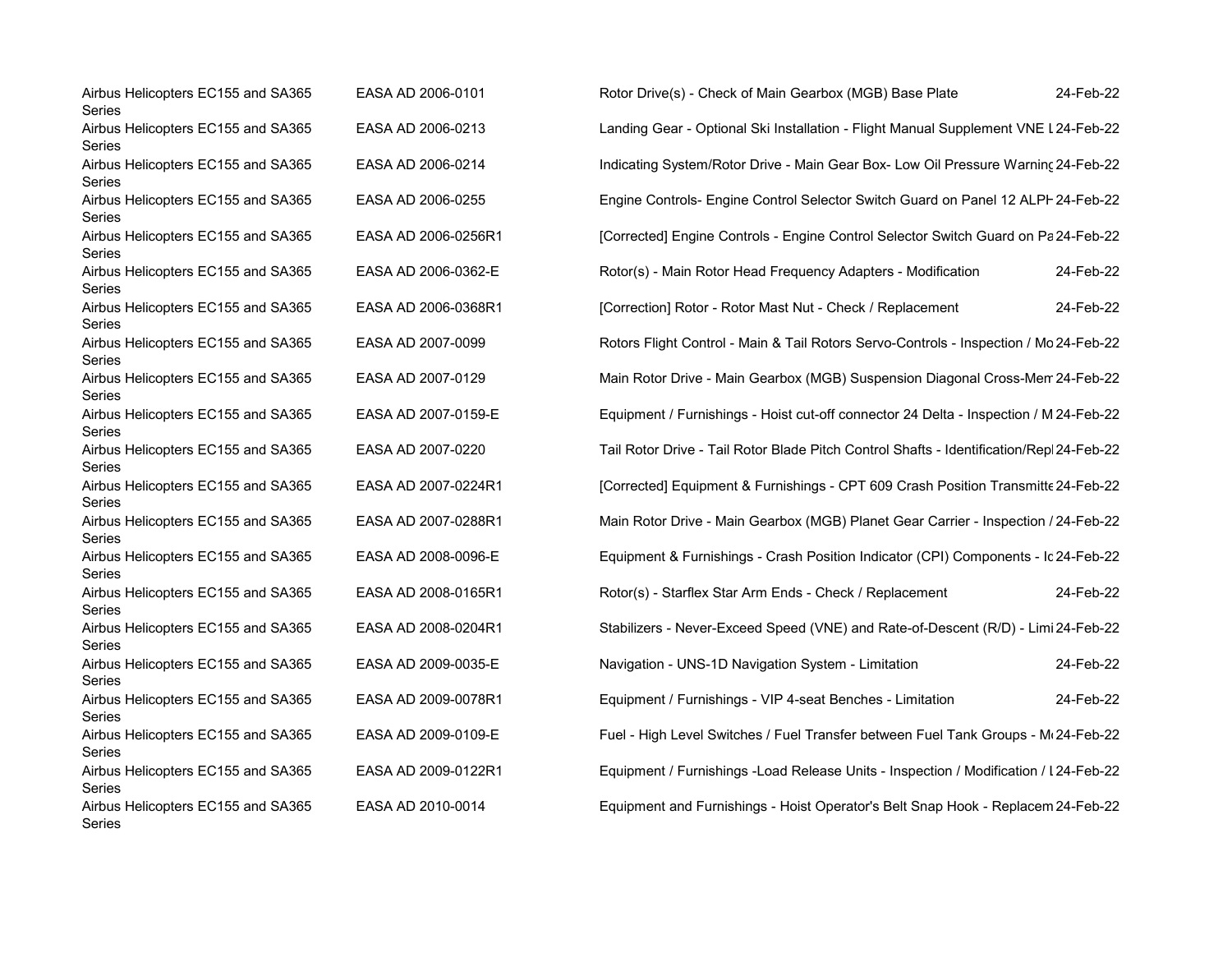| Airbus Helicopters EC155 and SA365<br>Series | EASA AD 2010-0040   | Doors - Jettisoning System of the Pilot's and Co-pilot's Doors - Test / Rew 24-Feb-22   |           |
|----------------------------------------------|---------------------|-----------------------------------------------------------------------------------------|-----------|
| Airbus Helicopters EC155 and SA365<br>Series | EASA AD 2010-0052-E | Equipment / Furnishings - External Life Raft Mooring Line Attachment - Ins 24-Feb-22    |           |
| Airbus Helicopters EC155 and SA365<br>Series | EASA AD 2010-0100R1 | [Correction] Navigation - Vertical Gyro Unit Data Output - Operational Limi 24-Feb-22   |           |
| Airbus Helicopters EC155 and SA365<br>Series | EASA AD 2010-0116-E | Main Rotor Drive - Main Gearbox Oil Low Pressure Switch Connection - In 24-Feb-22       |           |
| Airbus Helicopters EC155 and SA365<br>Series | EASA AD 2010-0181   | Time Limits/Maintenance Checks - Airworthiness Limitation Section - Ame 24-Feb-22       |           |
| Airbus Helicopters EC155 and SA365<br>Series | EASA AD 2010-0257   | Windows - Jettisoning System of Hinged Cabin Door Window - Rework                       | 24-Feb-22 |
| Airbus Helicopters EC155 and SA365<br>Series | EASA AD 2011-0108   | Fuselage - Upper Fin / Fenestron Attachment Fittings - Inspection / Replac 24-Feb-22    |           |
| Airbus Helicopters EC155 and SA365<br>Series | EASA AD 2011-0127   | Main Rotor Drive - Main Gearbox Casing - Inspection / Repair                            | 24-Feb-22 |
| Airbus Helicopters EC155 and SA365<br>Series | EASA AD 2011-0154   | [Correction] Rotor Flight Controls - Collective Pitch Lever Restraining Tab - 24-Feb-22 |           |
| Airbus Helicopters EC155 and SA365<br>Series | EASA AD 2011-0190   | Fuselage - Fuel Draining System - Modification                                          | 24-Feb-22 |
| Airbus Helicopters EC155 and SA365<br>Series | EASA AD 2012-0067   | Tail Rotor - Tail Rotor Blade Monitoring and Limitations                                | 24-Feb-22 |
| Airbus Helicopters EC155 and SA365<br>Series | EASA AD 2012-0098-E | Rotorcraft Flight Manual - Emergency Procedures - Rush Revision                         | 24-Feb-22 |
| Airbus Helicopters EC155 and SA365<br>Series | EASA AD 2012-0108R1 | Fuselage - Frame No.9 - Inspection / Repair                                             | 24-Feb-22 |
| Airbus Helicopters EC155 and SA365<br>Series | EASA AD 2012-0148   | Rotorcraft Flight Manual - Operating Limitations Section - Amendment                    | 24-Feb-22 |
| Airbus Helicopters EC155 and SA365<br>Series | EASA AD 2012-0206   | Equipment / Furnishings - EADS SOGERMA Flight Crew Seats - Inspectio 24-Feb-22          |           |
| Airbus Helicopters EC155 and SA365<br>Series | EASA AD 2012-0227R1 | Tail Rotor - Tail Rotor Hub - Inspection / Replacement                                  | 24-Feb-22 |
| Airbus Helicopters EC155 and SA365<br>Series | EASA AD 2013-0218   | Main Rotor Hub - Frequency Adapter / Torque Value - Adjustment / Modific 24-Feb-22      |           |
| Airbus Helicopters EC155 and SA365<br>Series | EASA AD 2013-0294   | Lights - Passenger Compartment Lighting - Modification                                  | 24-Feb-22 |
| Airbus Helicopters EC155 and SA365<br>Series | EASA AD 2014-0159R1 | Fuselage - Frame - Inspection                                                           | 24-Feb-22 |
| Airbus Helicopters EC155 and SA365<br>Series | EASA AD 2014-0162R2 | Fuselage - Upper Frame - Inspection                                                     | 24-Feb-22 |
| Airbus Helicopters EC155 and SA365<br>Series | EASA AD 2014-0188R4 | Equipment & Furnishings - Emergency Flotation System - Rotorcraft Flight 24-Feb-22      |           |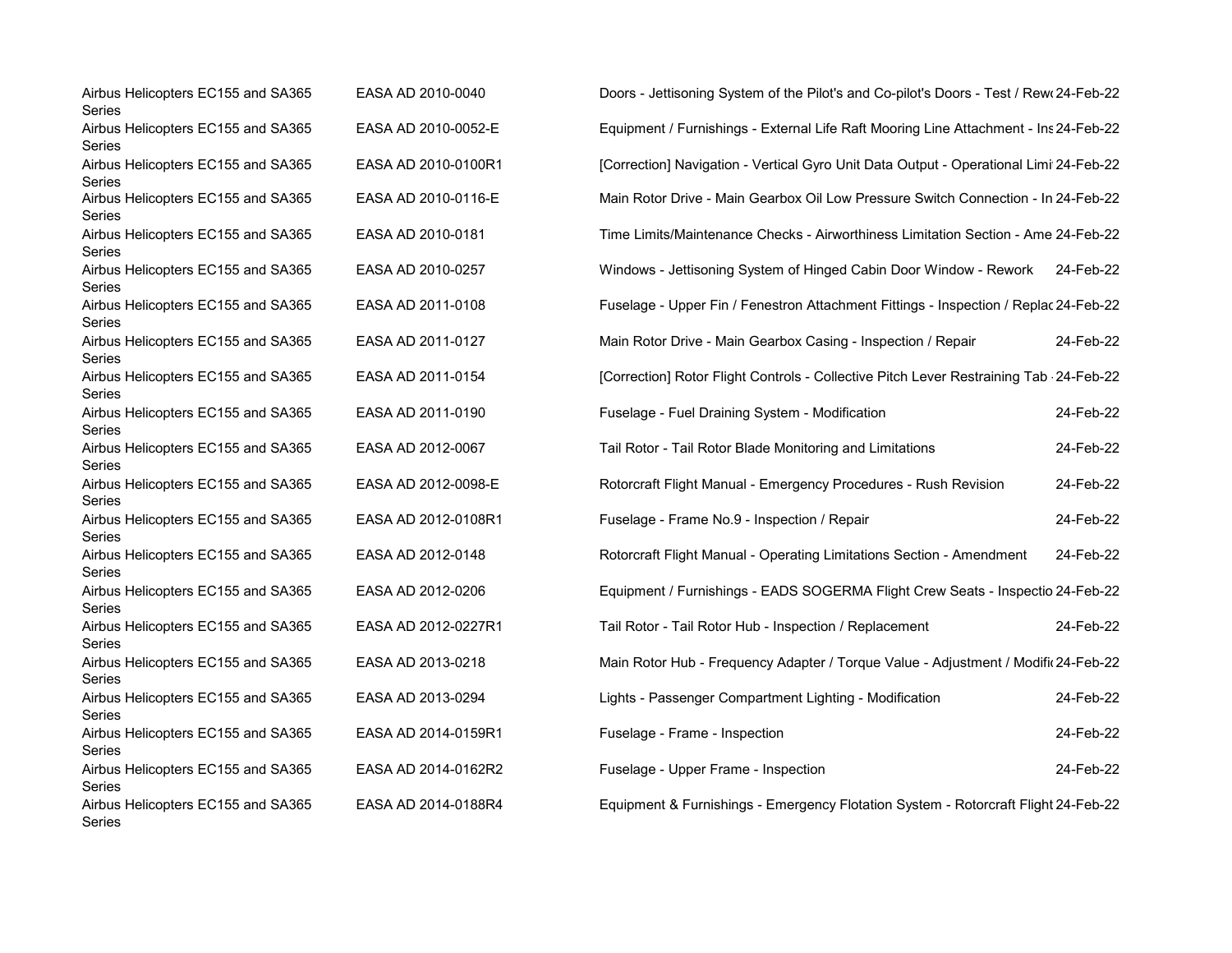| Airbus Helicopters EC155 and SA365<br>Series           | EASA AD 2014-0214   | Equipment / Furnishing - External Life Rafts - Inspection                             | 24-Feb-22 |
|--------------------------------------------------------|---------------------|---------------------------------------------------------------------------------------|-----------|
| Airbus Helicopters EC155 and SA365<br>Series           | EASA AD 2014-0231   | Equipment / Furnishings - Safety Belt Straps / Arm-Rest Stops and Fold-D 24-Feb-22    |           |
| Airbus Helicopters EC155 and SA365                     | EASA AD 2014-0236R1 | Lights - Emergency Lighting Rotorcraft Flight Manual Amendment / Operal 24-Feb-22     |           |
| Airbus Helicopters EC155 and SA365                     | EASA AD 2014-0240   | Fuel - Fuel Supply - Inspection                                                       | 24-Feb-22 |
| Airbus Helicopters EC155 and SA365                     | EASA AD 2015-0048   | Equipment / Furnishing - External Life Raft - Modification                            | 24-Feb-22 |
| Airbus Helicopters EC155 and SA365                     | EASA AD 2015-0068-E | Placards and Markings - Installation / Replacement                                    | 24-Feb-22 |
| Airbus Helicopters EC155 and SA365                     | EASA AD 2015-0075   | Equipment / Furnishings - Emergency Locator Transmitter - Identification / 24-Feb-22  |           |
| Airbus Helicopters EC155 and SA365                     | EASA AD 2015-0157   | Doors - Jettisoning System of the Pilot and Co-pilot Doors - Functional Che 24-Feb-22 |           |
| Corion<br>Airbus Helicopters EC155 and SA365           | EASA AD 2015-0168   | Windows - Cabin Windows / Jettisoning System - Inspection                             | 24-Feb-22 |
| ممoriae<br>Airbus Helicopters EC155 and SA365          | EASA AD 2015-0226R6 | [Correction] Equipment / Furnishings - Hoist - Test / Replacement                     | 24-Feb-22 |
| Airbus Helicopters EC155 and SA365                     | EASA AD 2016-0028   | Equipment / Furnishing - Internal Life Rafts - Inspection                             | 24-Feb-22 |
| <b>Sariac</b><br>Airbus Helicopters EC155 and SA365    | EASA AD 2016-0115-E | Rotor(s) - Main Rotor Mast / Starflex Star / Mast Connecting Bolts -Replac 24-Feb-22  |           |
| Corion<br>Airbus Helicopters EC155 and SA365<br>Series | EASA AD 2016-0258   | Lights - Strobe Light Harnesses - Inspection/Modification                             | 24-Feb-22 |
| Airbus Helicopters EC155 and SA365<br>Series           | EASA AD 2017-0116R2 | Time Limits / Maintenance Checks - Main Gearbox Magnetic Plugs - Inspe 24-Feb-22      |           |
| Airbus Helicopters EC155 and SA365<br>Series           | EASA AD 2018-0069   | Navigation - Flight / Ground Logic - Modification                                     | 24-Feb-22 |
| Airbus Helicopters EC155 and SA365<br>Series           | EASA AD 2018-0173-E | Equipment & Furnishings - Hoist Carrier Assembly - Inspection                         | 24-Feb-22 |
| Airbus Helicopters EC155 and SA365<br>Series           | EASA AD 2018-0176   | Main Rotor Drive - Main Gearbox Magnetic Plug - Replacement                           | 24-Feb-22 |
| Airbus Helicopters EC155 and SA365<br>Series           | EASA AD 2018-0258   | Windows - Swing Door Jettisonable Window - Modification                               | 24-Feb-22 |
| Airbus Helicopters EC155 and SA365<br>Series           | EASA AD 2018-0263   | Time Limits / Maintenance Checks - Main Gearbox Magnetic Plugs - Inspe 24-Feb-22      |           |
| Airbus Helicopters EC155 and SA365<br>Series           | EASA AD 2019-0008   | Fuselage - Cowlings and Fairings - Inspection / Modification                          | 24-Feb-22 |
| Airbus Helicopters EC155 and SA365<br>Series           | EASA AD 2019-0080   | Fuselage - Aft Fuselage Skin Panels - Inspection                                      | 24-Feb-22 |
| Airbus Helicopters EC155 and SA365<br>Series           | EASA AD 2019-0088R1 | Placards and Markings - Inspection / Installation                                     | 24-Feb-22 |
| Airbus Helicopters EC155 and SA365<br>Series           | EASA AD 2019-0165-E | Tail Rotor Drive - Tail Rotor Gearbox - Inspection / Replacement                      | 24-Feb-22 |
| Airbus Helicopters EC155 and SA365<br>Series           | EASA AD 2019-0184   | Rotors Flight Control - Main Rotor Servo Actuators - Inspection                       | 24-Feb-22 |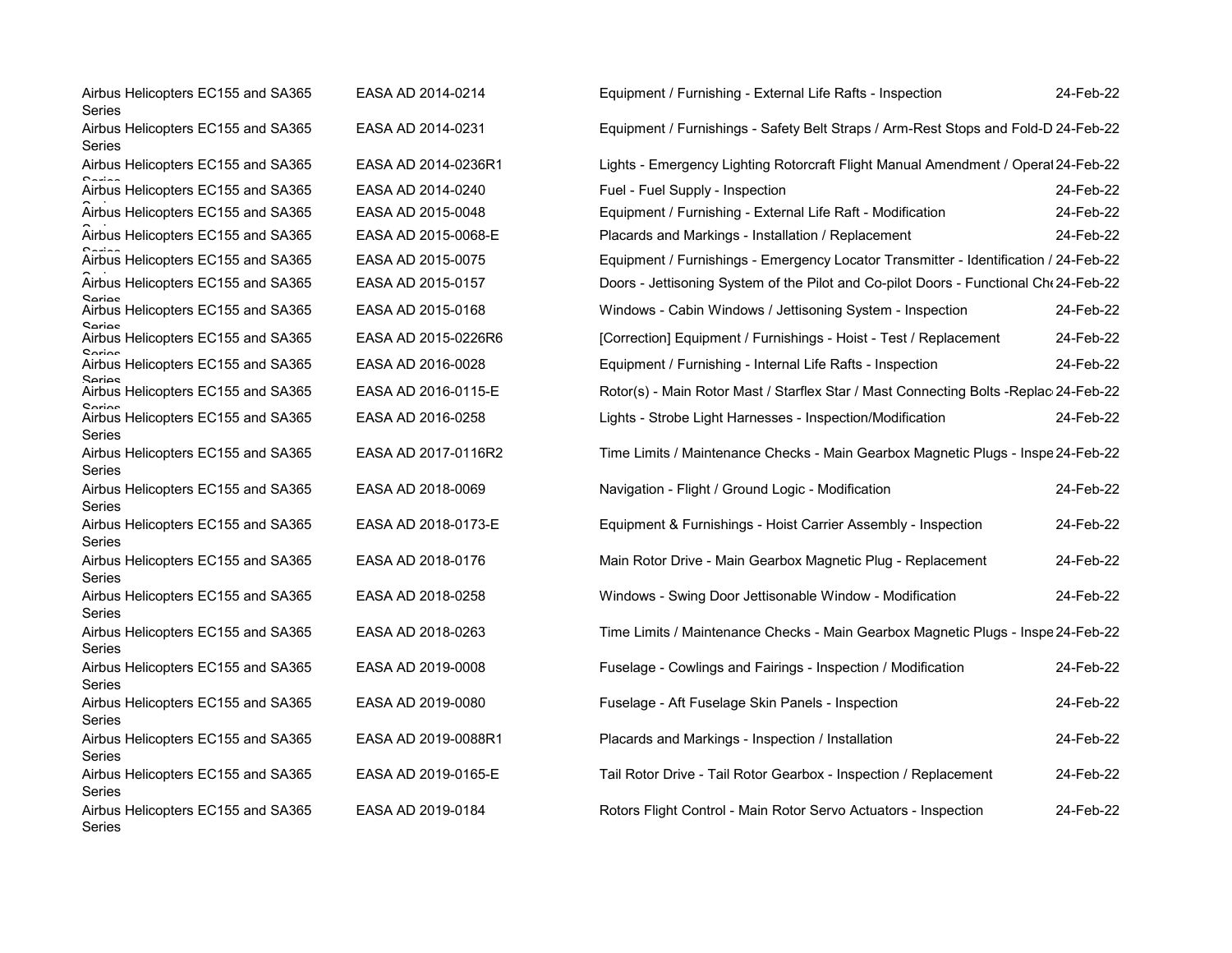| Airbus Helicopters EC155 and SA365<br>Series        | EASA AD 2019-0246   | Rotors Flight Control - Collective Controls / Protective Cover - Modification 24-Feb-22 |           |
|-----------------------------------------------------|---------------------|-----------------------------------------------------------------------------------------|-----------|
| Airbus Helicopters EC155 and SA365<br>Series        | EASA AD 2020-0013   | Fire Protection - Hand-held Fire Extinguishers - Replacement                            | 24-Feb-22 |
| Airbus Helicopters EC155 and SA365<br>Series        | EASA AD 2020-0043   | Main Rotor Drive - Main Gearbox - Replacement                                           | 24-Feb-22 |
| Airbus Helicopters EC155 and SA365<br>Series        | EASA AD 2020-0064   | Equipment / Furnishings - Emergency Flotation System / Inflation Hoses - 24-Feb-22      |           |
| Airbus Helicopters EC155 and SA365<br>Series        | EASA AD 2020-0287   | Tail Rotor Drive - Tail Rotor Drive Flange / Shaft Flexible Coupling - Inspec 24-Feb-22 |           |
| Airbus Helicopters EC155 and SA365<br>Series        | EASA AD 2021-0016   | Main Rotor Drive - Main Gearbox / Magnetic Plug and Oil Filter / Planet Ge 24-Feb-22    |           |
| Airbus Helicopters EC155 and SA365<br>Series        | EASA AD 2021-0048   | Main Rotor - Pitch Rod Upper Links - Marking / Inspection                               | 24-Feb-22 |
| Airbus Helicopters EC155 and SA365<br>Series        | EASA AD 2021-0101R1 | Doors - Placards - Installation / Rotorcraft Flight Manual - Section Emerger 31-Mar-22  |           |
| Airbus Helicopters EC155 and SA365<br>Series        | EASA AD 2021-0170   | Tail Rotor - Double Bearing - Inspection / Replacement                                  | 24-Feb-22 |
| Airbus Helicopters EC155 and SA365<br>Series        | EASA AD 2021-0171   | Tail Rotor - Pitch Control Rod Bearing - Inspection / Replacement                       | 24-Feb-22 |
| Airbus Helicopters EC155 and SA365<br>Series        | EASA AD 2021-0225   | Rotorcraft Flight Manual - Supplements / One-Engine Inoperative Perform: 24-Feb-22      |           |
| Airbus Helicopters EC155 and SA365<br>Series        | EASA AD 2021-0265   | Power Plant - Cowlings - Inspection / Repainting                                        | 24-Feb-22 |
| Airbus Helicopters EC155 and SA365<br><b>Series</b> | EASA AD 2022-0006R2 | Main Rotor Drive - Oil Cooling Fan Hub - Inspection / Replacement                       | 24-Feb-22 |
| Bell 205 Series                                     | FAA AD 2020-12-10   | Tail Rotor Blades - Inspection                                                          | 16-Jul-20 |
| Bell 205 Series                                     | FAA AD 2020-16-10   | Shoulder Harness Seat Belt - Inspection                                                 | 3-Sep-20  |
| Bell 205 Series                                     | FAA AD 2020-19-08   | Main Rotor Hub Tension-Torsion Straps - Inspection                                      | 21-Oct-20 |
| Bell 205 Series                                     | FAA AD 2021-15-51   | Cancelled - FAA AD 2022-02-02 refers                                                    | 16-Feb-22 |
| Bell 205 Series                                     | FAA AD 2022-02-02   | Cancelled - FAA AD 2022-06-03 refers                                                    | 31-Mar-22 |
| Bell 205 Series                                     | FAA AD 2022-06-03   | Main Rotor Hub Strap Pins - Inspection                                                  | 31-Mar-22 |
| Bell 205 Series                                     | FAA AD 2022-07-02   | Tail Boom Fin Spar Cap - Inspection                                                     | 9-May-22  |
| Bell 206 Series                                     | FAA AD 2021-24-15   | Oil Cooler Blower - Inspection                                                          | 18-Jan-22 |
| Bell 206 Series                                     | TC AD CF-2019-34    | Cancelled - CF-2020-15 refers                                                           | 28-May-20 |
| Bell 206 Series                                     | TC AD CF-2020-15    | Tail Rotor Drive Shaft Coupling Bolted Connections - Inspection                         | 28-May-20 |
| Bell 212 Series                                     | EASA AD 2014-0244   | Cancelled - EASA AD 2021-0148 refers                                                    | 5-Jul-21  |
| Bell 212 Series                                     | EASA AD 2021-0148   | Emergency Flotation System (EFS) - AFM Supplement                                       | 5-Jul-21  |
| Bell 212 Series                                     | EASA AD 2022-0047   | Tail Boom Attachment - Inspection                                                       | 24-Mar-22 |
| Bell 212 Series                                     | FAA AD 2011-12-08   | Cancelled - FAA AD 2020-12-10 refers                                                    | 16-Jul-20 |
| Bell 212 Series                                     | FAA AD 2020-12-10   | Tail Rotor Blades - Inspection                                                          | 16-Jul-20 |
| Bell 212 Series                                     | FAA AD 2020-16-10   | Shoulder Harness Seat Belt - Inspection                                                 | 3-Sep-20  |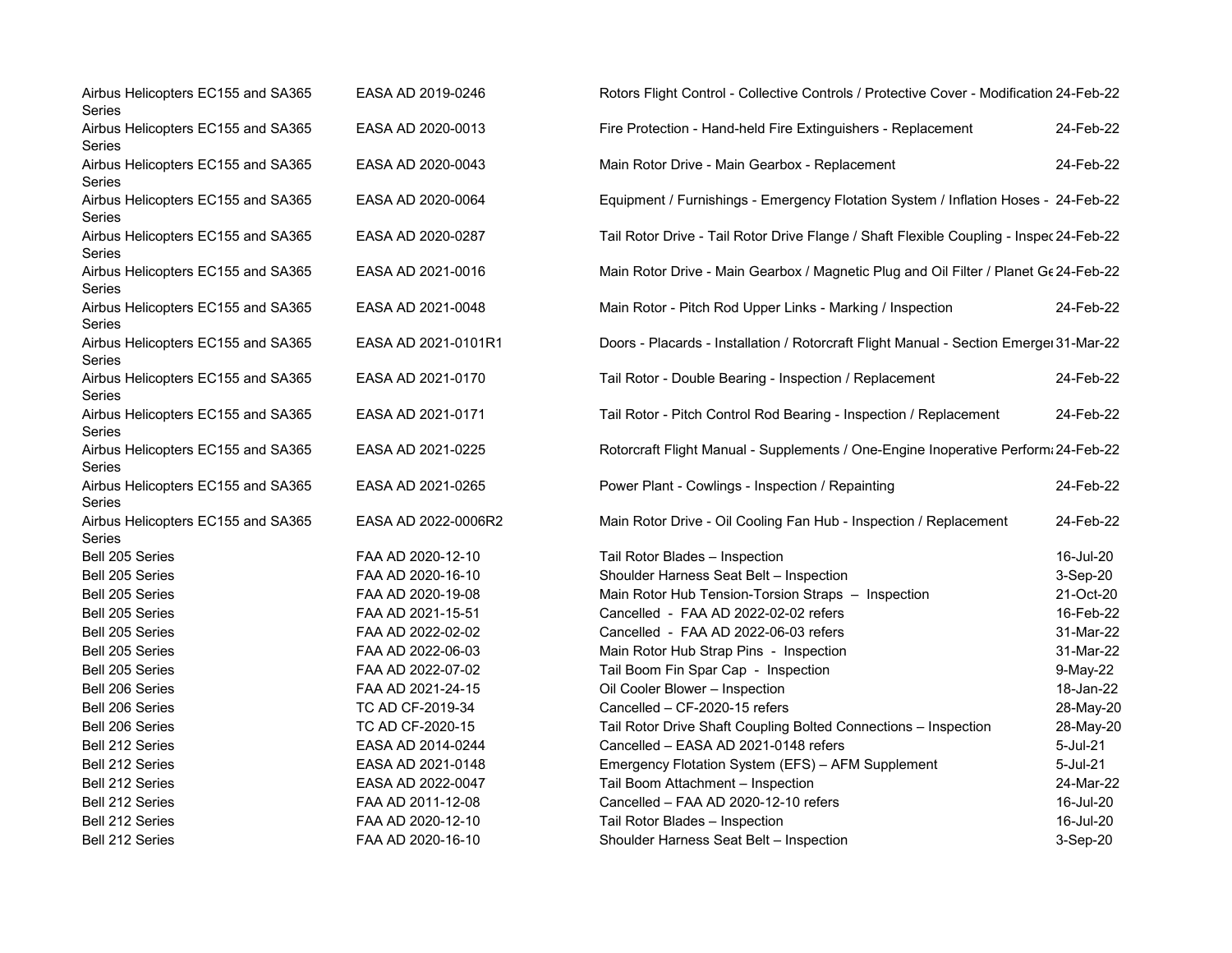| Bell 212 Series           | FAA AD 2020-19-08              | Main Rotor Hub Tension-Torsion Straps - Inspection                     | 21-Oct-20 |
|---------------------------|--------------------------------|------------------------------------------------------------------------|-----------|
| Bell 212 Series           | FAA AD 2021-15-51              | Cancelled - FAA AD 2022-02-02 refers                                   | 16-Feb-22 |
| <b>Bell 212 Series</b>    | FAA AD 2022-02-02              | Outboard Main Rotor Hub Strap Pins - Inspection                        | 16-Feb-22 |
| Bell 212 Series           | FAA AD 2022-02-02              | Cancelled - FAA AD 2022-06-03 refers                                   | 31-Mar-22 |
| <b>Bell 212 Series</b>    | FAA AD 2022-06-03              | Main Rotor Hub Strap Pins - Inspection                                 | 31-Mar-22 |
| Bell 212 Series           | FAA AD 2022-07-02              | Tail Boom Fin Spar Cap - Inspection                                    | 9-May-22  |
| Bell 222 Series           | EASA AD 2014-0244              | Cancelled - EASA AD 2021-0148 refers                                   | 5-Jul-21  |
| Bell 222 Series           | EASA AD 2021-0148              | Emergency Flotation System (EFS) - AFM Supplement                      | 5-Jul-21  |
| <b>Bell 407</b>           | TC AD CF-2021-34               | Tail Boom Lower Skin Cracking - Inspection                             | 5-Nov-21  |
| Bell 412 Series           | DCA/BELL412/15                 | Cancelled - FAA AD 2020-12-10 refers                                   | 16-Jul-20 |
| Bell 412 Series           | EASA AD 2014-0244              | Cancelled - EASA AD 2021-0148 refers                                   | 5-Jul-21  |
| Bell 412 Series           | EASA AD 2021-0148              | Emergency Flotation System (EFS) - AFM Supplement                      | 5-Jul-21  |
| Bell 412 Series           | EASA AD 2022-0047              | Tail Boom Attachment - Inspection                                      | 24-Mar-22 |
| Bell 412 Series           | FAA AD 2015-04-04              | Cancelled - FAA AD 2020-02-11 refers                                   | 17-Mar-20 |
| <b>Bell 412 Series</b>    | FAA AD 2020-02-11              | Static Inverter - Inspection                                           | 17-Mar-20 |
| Bell 412 Series           | FAA AD 2020-12-10              | Tail Rotor Blades - Inspection                                         | 16-Jul-20 |
| Bell 412 Series           | FAA AD 2020-16-10              | Shoulder Harness Seat Belt - Inspection                                | 3-Sep-20  |
| Bell 412 Series           | FAA AD 2020-22-07              | MGB Support Case - AFM Amendment                                       | 18-Nov-20 |
| Bell 412 Series           | FAA AD 2022-07-02              | Tail Boom Fin Spar Cap - Inspection                                    | 9-May-22  |
| Bell 412 Series           | FAA AD 2022-07-03              | Collective Levers - Inspection                                         | 27-Apr-22 |
| <b>Bell 429</b>           | TC AD CF-2015-16R3             | Tail Rotor Pitch Link Spherical Bearing - Inspection                   | 27-May-21 |
| <b>Bell 429</b>           | TC AD CF-2016-11R3             | Bellcrank Pivot Bearings - Inspection                                  | 30-Sep-21 |
| <b>Bell 429</b>           | TC AD CF-2020-11               | Control Bellcrank Bearing Staking - Inspection                         | 30-Apr-20 |
| <b>Bell 429</b>           | TC AD CF-2020-18R2             | Prohibit use of Map Mode on LH and RH Display Units - AFM<br>Amendment | 24-Feb-22 |
| <b>Bell 429</b>           | TC AD CF-2020-21R1             | Emergency Flotation System Supply Hoses - Inspection                   | 2-Sep-20  |
| <b>Bell 429</b>           | TC AD CF-2021-15               | TRGB Support Assembly to Tailboom Attachment - Inspection              | 29-Apr-21 |
| <b>Bell 505</b>           | FAA AD 2021-26-01              | Stability Augmentation System and Autopilot - Inspection               | 28-Dec-21 |
| <b>Bell 505</b>           | TC AD CF-2021-05R3             | Pilot Collective Stick and Grip Assembly - Inspection                  | 2-Apr-21  |
| <b>Bell UH-1 Series</b>   | FAA AD 2021-15-14              | Tailboom Attach Structure - Inspection                                 | 30-Aug-21 |
| <b>Bell UH-1 Series</b>   | FAA AD 2021-15-52              | Cancelled - FAA AD 2022-06-05 refers                                   | 16-Mar-22 |
| <b>Bell UH-1 Series</b>   | FAA AD 2021-26-16              | KAflex Main Driveshaft - Inspection                                    | 25-Feb-22 |
| <b>Bell UH-1 Series</b>   | FAA AD 2022-06-05              | Main Rotor Hub Strap Pins - Inspection                                 | 16-Mar-22 |
| <b>Brantly B-2 Series</b> | FAA AD 2021-26-09              | Tail Rotor Hub - Inspection                                            | 19-Jan-22 |
| Guimbal Cabri G2          | EASA AD 2020-0199 (Correction) | Cancelled - EASA AD 2021-0155 refers                                   | 29-Jul-21 |
| Guimbal Cabri G2          | EASA AD 2021-0155              | Main Rotor Scissors Fittings - Inspection                              | 29-Jul-21 |
| Helicopters - General     | DCA/HELI/7A                    | Flight Control Cable End Assemblies - Proof Load                       | 17-Dec-20 |
| Helicopters - General     | EASA AD 2020-0039              | Hand Held Fire Extinguishers - Inspection                              | 26-Mar-20 |
| Helicopters - General     | FAA AD 2021-23-13              | Radio Altimeter Interference from 5G C-Band                            | 23-Dec-21 |
| Kawasaki BK117 Series     | DCA/BK117/21A                  | Cancelled by JCAB AD TCD-6982A-2021                                    | 13-Apr-21 |
| Kawasaki BK117 Series     | JCAB AD TCD-9687-2020          | Airworthiness Limitations - Revision                                   | 28-Jan-21 |
|                           |                                |                                                                        |           |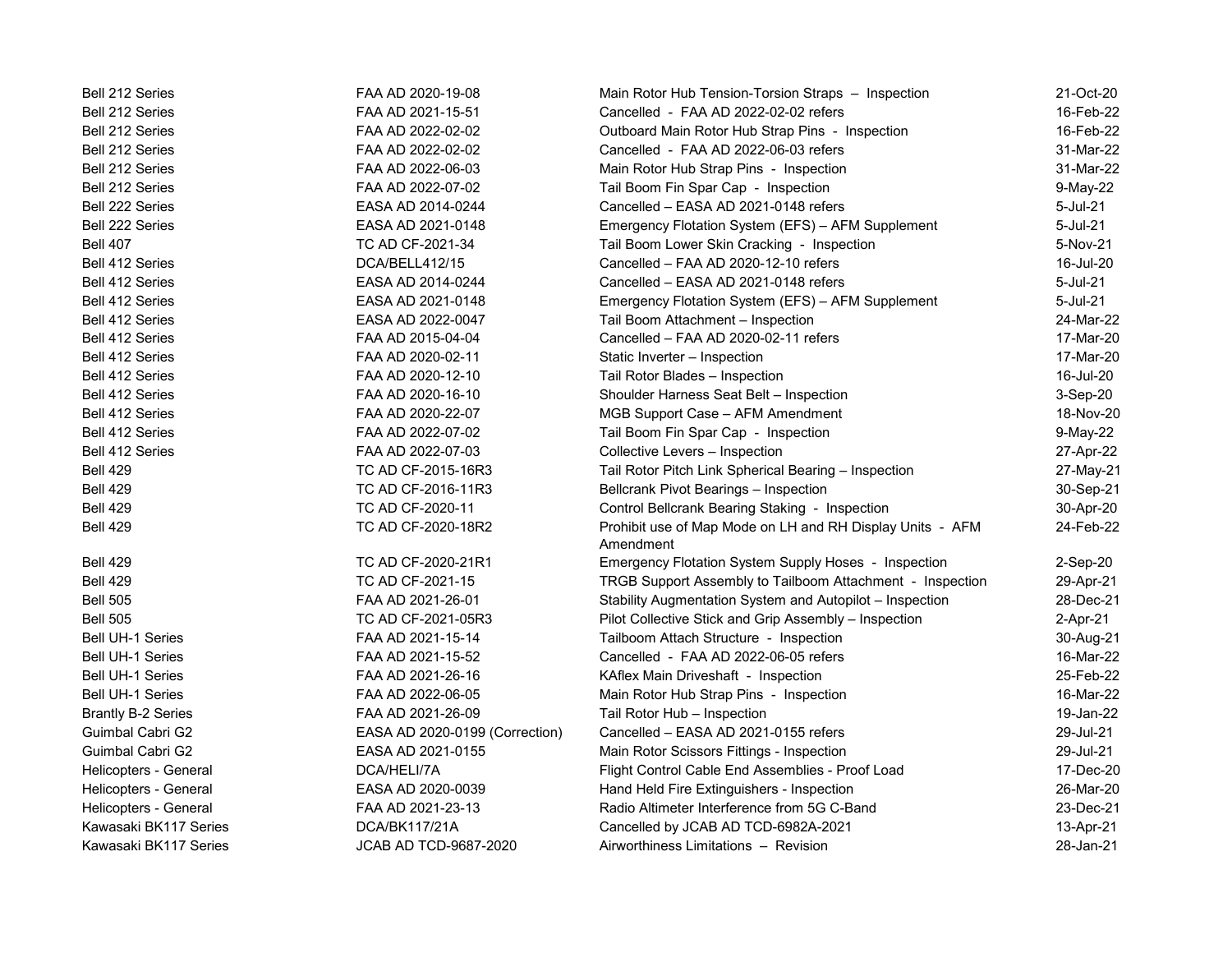| Kawasaki BK117 Series                                                 | <b>JCAB AD TCD-9876-2022</b>   | Tension Torsion Straps - Inspection                         | 3-Mar-22  |
|-----------------------------------------------------------------------|--------------------------------|-------------------------------------------------------------|-----------|
| Leonardo A109 Series                                                  | DCA/A109/4                     | Cancelled - EASA AD 2020-0230 refers                        | 5-Nov-20  |
| Leonardo A109 Series                                                  | EASA AD 2015-0097              | Cancelled - EASA AD 2020-0142 refers                        | 30-Jul-20 |
| Leonardo A109 Series                                                  | EASA AD 2016-0261R1            | Fire Extinguisher Bottles - Inspection                      | 27-Feb-20 |
| Leonardo A109 Series                                                  | EASA AD 2020-0065              | Main Rotor Blades - Inspection                              | 3-Apr-20  |
| Leonardo A109 Series                                                  | EASA AD 2020-0142              | Tail Rotor Drive Slider Assembly Pitch Control - Inspection | 30-Jul-20 |
| Leonardo A109 Series                                                  | EASA AD 2020-0230              | Main Rotor Blade Tip Cap - Inspection                       | 5-Nov-20  |
| Leonardo A109 Series                                                  | EASA AD 2020-0256              | Centre Fuselage Frame Assembly - Inspection                 | 1-Dec-20  |
| Leonardo A109 Series                                                  | EASA AD 2021-0031              | Gearbox Assembly - Inspection                               | 5-Feb-21  |
| Leonardo A109 Series                                                  | EASA AD 2021-0065              | Wiring Protection - Modification                            | 25-Mar-21 |
| Leonardo A109 Series                                                  | EASA AD 2021-0067              | Rotor Brake Control Cable - Inspection                      | 25-Mar-21 |
| Leonardo A109 Series                                                  | EASA AD 2021-0144              | Tail Rotor Shaft Assembly - Inspection                      | 1-Jul-21  |
| Leonardo A109 Series                                                  | EASA AD 2021-0179              | Hoist Support Assembly - Inspection                         | 10-Aug-21 |
| Leonardo A109 Series                                                  | EASA AD 2021-0255 (Correction) | Control Rods and Levers - Inspection                        | 29-Nov-21 |
| Leonardo A109 Series                                                  | EASA AD 2022-0037(Correction)  | Main Rotor Rotating Scissor Assembly - Inspection           | 31-Mar-22 |
| Leonardo A119 & AW119 Series                                          | EASA AD 2018-0156              | Cancelled - EASA AD 2020-0206 refers                        | 14-Oct-20 |
| Leonardo A119 & AW119 Series                                          | EASA AD 2019-0057              | Cancelled - EASA AD 2021-0096 refers                        | 29-Apr-21 |
| Leonardo A119 & AW119 Series                                          | EASA AD 2019-0194-E            | Cancelled - EASA AD 2020-0128 refers                        | 25-Jun-20 |
| Leonardo A119 & AW119 Series                                          | EASA AD 2020-0128              | Tail Rotor Duplex Bearing and Plug - Inspection             | 25-Jun-20 |
| Leonardo A119 & AW119 Series                                          | EASA AD 2020-0206              | Gearbox Output Shaft - Inspection                           | 14-Oct-20 |
| Leonardo A119 & AW119 Series                                          | EASA AD 2021-0040              | Instrument Wiring - Inspection                              | 25-Feb-21 |
| Leonardo A119 & AW119 Series                                          | EASA AD 2021-0096              | Collective Stick Torque Tube Assembly - Inspection          | 29-Apr-21 |
| Leonardo A119 & AW119 Series                                          | EASA AD 2022-0037 (Correction) | Main Rotor Rotating Scissor Assembly - Inspection           | 31-Mar-22 |
| Leonardo AW169 Helicopters                                            | EASA AD 2019-0193              | Cancelled - EASA AD 2020-0048 refers                        | 20-Mar-20 |
| Leonardo AW169 Helicopters                                            | EASA AD 2019-0252              | Cancelled - EASA AD 2021-0199 refers                        | 30-Sep-21 |
| Leonardo AW169 Helicopters                                            | EASA AD 2020-0013              | Hand Held Fire Extinguishers - Inspection                   | 27-Feb-20 |
| Leonardo AW169 Helicopters                                            | EASA AD 2020-0048              | Cancelled - EASA AD 2020-0197 refers                        | 24-Sep-20 |
| Leonardo AW169 Helicopters                                            | EASA AD 2020-0197              | Tail Rotor Servo Actuator / Duplex Bearing - Inspection     | 24-Sep-20 |
| Leonardo AW169 Helicopters                                            | EASA AD 2021-0199              | Yaw Pedal Assemblies - Modification                         | 30-Sep-21 |
| Leonardo AW169 Helicopters                                            | EASA AD 2021-0238              | Fuel Tank Vent Lines - Inspection                           | 25-Nov-21 |
| MD 369 Series, 500N & Kawasaki-Hughes<br>369 Series                   | DCA/HU369/34B                  | Main Rotor Transmission Cooling Installation - Inspection   | 1-Oct-20  |
| MD 369 Series, 500N & Kawasaki-Hughes DCA/HU369/97A<br>369 Series     |                                | DG500 External Cargo Pod STC 11/21E/2 - Inspection          | 26-Mar-20 |
| MD 369 Series, 500N & Kawasaki-Hughes FAA AD 2020-11-07<br>369 Series |                                | Main Rotor Hub Lead-lag Bolt - Inspection                   | 30-Jun-20 |
| MD 369 Series, 500N & Kawasaki-Hughes FAA AD 2020-18-20<br>369 Series |                                | Main Rotor Blade Leading Edge Abrasion Strip - Inspection   | 28-Oct-20 |
| MD 369 Series, 500N & Kawasaki-Hughes FAA AD 2021-22-11<br>369 Series |                                | Pilot to Co-pilot Tail Rotor Torque Tube - Inspection       | 10-Jan-22 |
| MD 600N Helicopters                                                   | FAA AD 2020-06-11              | Main Rotor Blade Link Assembly - Inspection                 | 28-Apr-20 |
| MD 600N Helicopters                                                   | FAA AD 2020-11-07              | Main Rotor Hub Lead-lag Bolt - Inspection                   | 30-Jun-20 |
|                                                                       |                                |                                                             |           |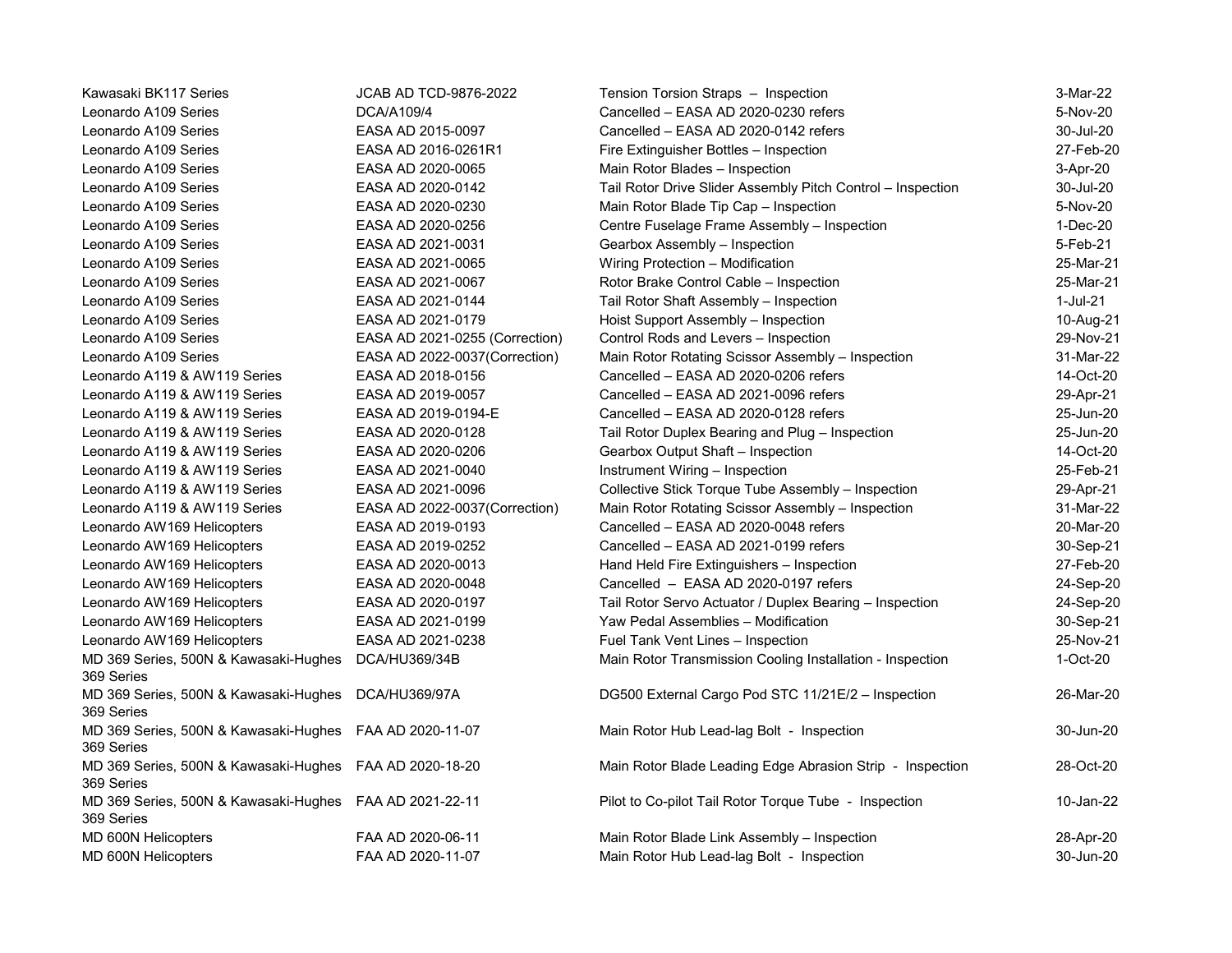| MD 600N Helicopters                              | FAA AD 2020-18-20                       | Main Rotor Blade Leading Edge Abrasion Strip - Inspection                       | 28-Oct-20 |
|--------------------------------------------------|-----------------------------------------|---------------------------------------------------------------------------------|-----------|
| MD 600N Helicopters                              | FAA AD 2021-22-11                       | Pilot to Co-pilot Tail Rotor Torque Tube - Inspection                           | 10-Jan-22 |
| Robinson R22 Series                              | <b>DCA/R22/17A</b>                      | Cancelled - FAA AD 88-26-01R2 refers                                            | 30-Apr-20 |
| Robinson R22 Series                              | DCA/R22/18                              | Cancelled - FAA AD 88-26-01R2 refers                                            | 30-Apr-20 |
| Robinson R22 Series                              | FAA AD 88-26-01R2                       | Main Rotor Spindle and Journals - Inspection                                    | 30-Apr-20 |
| Robinson R44 Series                              | <b>DCA/R44/12A</b>                      | FAA AD 98-21-36 Cancelled - FAA AD 99-23-01 refers                              | 28-Apr-22 |
| Robinson R44 Series                              | FAA AD 2019-12-18                       | Cancelled - FAA AD 2020-18-08 refers                                            | 29-Aug-20 |
| Robinson R44 Series                              | FAA AD 2020-05-11                       | Agricultural Spray System STCs - Inspection                                     | 16-Apr-20 |
| Robinson R44 Series                              | FAA AD 2020-08-10                       | Tail Rotor Blades - Inspection                                                  | 22-May-20 |
| Robinson R44 Series                              | FAA AD 2020-18-08                       | Engine Air Induction Hoses - Inspection                                         | 29-Aug-20 |
| Robinson R44 Series                              | FAA AD 2021-19-08                       | Tail Rotor Blades - Inspection                                                  | 22-Sep-21 |
| <b>Robinson R44 Series</b>                       | FAA AD 99-23-01                         | Cyclic Control Grip Assembly - Inspection                                       | 28-Apr-22 |
| Robinson R66                                     | FAA AD 2021-04-12                       | Tail Rotor Drive Shaft Assembly - Inspection                                    | 12-Apr-21 |
| Sikorsky S-76 Series                             | EASA AD 2014-0244                       | Cancelled - EASA AD 2021-0148 refers                                            | 5-Jul-21  |
| Sikorsky S-76 Series                             | EASA AD 2021-0148                       | Emergency Flotation System (EFS) - AFM Supplement                               | 5-Jul-21  |
| Sikorsky S-76 Series                             | FAA AD 2020-15-17                       | Remote Data Acquisition Unit and Display Unit - Inspection                      | 9-Sep-20  |
| <b>Amateur Built</b>                             | <b>Amateur Built</b>                    |                                                                                 |           |
| All Amateur Built Aircraft                       | DCA/ABUILT/12                           | Engine Control Rod Eye Ends - Modification                                      | 25-Nov-21 |
| All Amateur Built Aircraft                       | DCA/ABUILT/13                           | Flight Control Cable End Assemblies - Proof Load                                | 25-Nov-21 |
| Dyn'Aero MCR Type Aircraft                       | DGAC AD F-2008-003                      | Front Landing Gear Leg (NLG) - Inspection                                       | 17-Dec-20 |
| Dyn'Aero MCR Type Aircraft                       | DGAC AD F-2012-001                      | Horizontal Stabiliser - Inspection                                              | 17-Dec-20 |
| Europa Aircraft, all models                      | UK CAA MPD 2022-003 (Correction)        | Door Brackets - Modification                                                    | 17-Feb-22 |
| Jodel D.11 Aircraft                              | DCA/ABUILT/2A                           | Aileron Pulley Mounting - Modification                                          | 17-Dec-20 |
| Reality Escapades & Sherwood Scout<br>Aeroplanes | UK CAA MPD 2022-004-E                   | Seat Locking and Secondary Seat Restraint - Inspection                          | 24-Feb-22 |
| <b>Microlights</b>                               | <b>Microlights</b>                      |                                                                                 |           |
| Aeroplanes fitted with Edge Wings                | UK MPD 2022-001                         | Aileron Centre Hinge Attachment - Inspection                                    | 4-Feb-22  |
| Airmaster AP306 & AP406 Propellers               | DCA/MICRO/18                            | Airmaster Propellers - Removal from Service                                     | 17-Dec-20 |
| Dyn'Aero MCR Type Aircraft                       | DCA/MICRO/4                             | Cancelled - DGAC AD F-2012-001 refers                                           | 17-Dec-20 |
| Dyn'Aero MCR Type Aircraft                       | DGAC AD F-2012-001                      | Horizontal Stabiliser - Inspection                                              | 17-Dec-20 |
| Europa Aircraft, all models                      | UK CAA MPD 2022-003 (Correction)        | Door Brackets - Modification                                                    | 17-Feb-22 |
| Jodel D.11 Aircraft                              | DCA/MICRO/20                            | Aileron Pulley Mounting - Modification                                          | 17-Dec-20 |
| Reality Escapades & Sherwood Scout               | UK CAA MPD 2022-004-E                   | Seat Locking and Secondary Seat Restraint - Inspection                          | 24-Feb-22 |
| Aeroplanes<br><b>Revmaster Engines</b>           | DCA/MICRO/19                            | Crankshaft - Replacement and Propeller Attachment Flange - Inspection 17-Dec-20 |           |
| <b>Ex-military and Vintage Aircraft Factory</b>  | <b>Ex-military and Vintage Aircraft</b> |                                                                                 |           |
| Built - Not type certified                       | Factory Built - Not type certified      |                                                                                 |           |
| Ex-military and Vintage Factory Built            | UK MPD 2020-002                         | Cancelled - Refer Rolls-Royce Merlin Engines AD Schedule                        | 28-May-20 |
| Aircraft                                         |                                         |                                                                                 |           |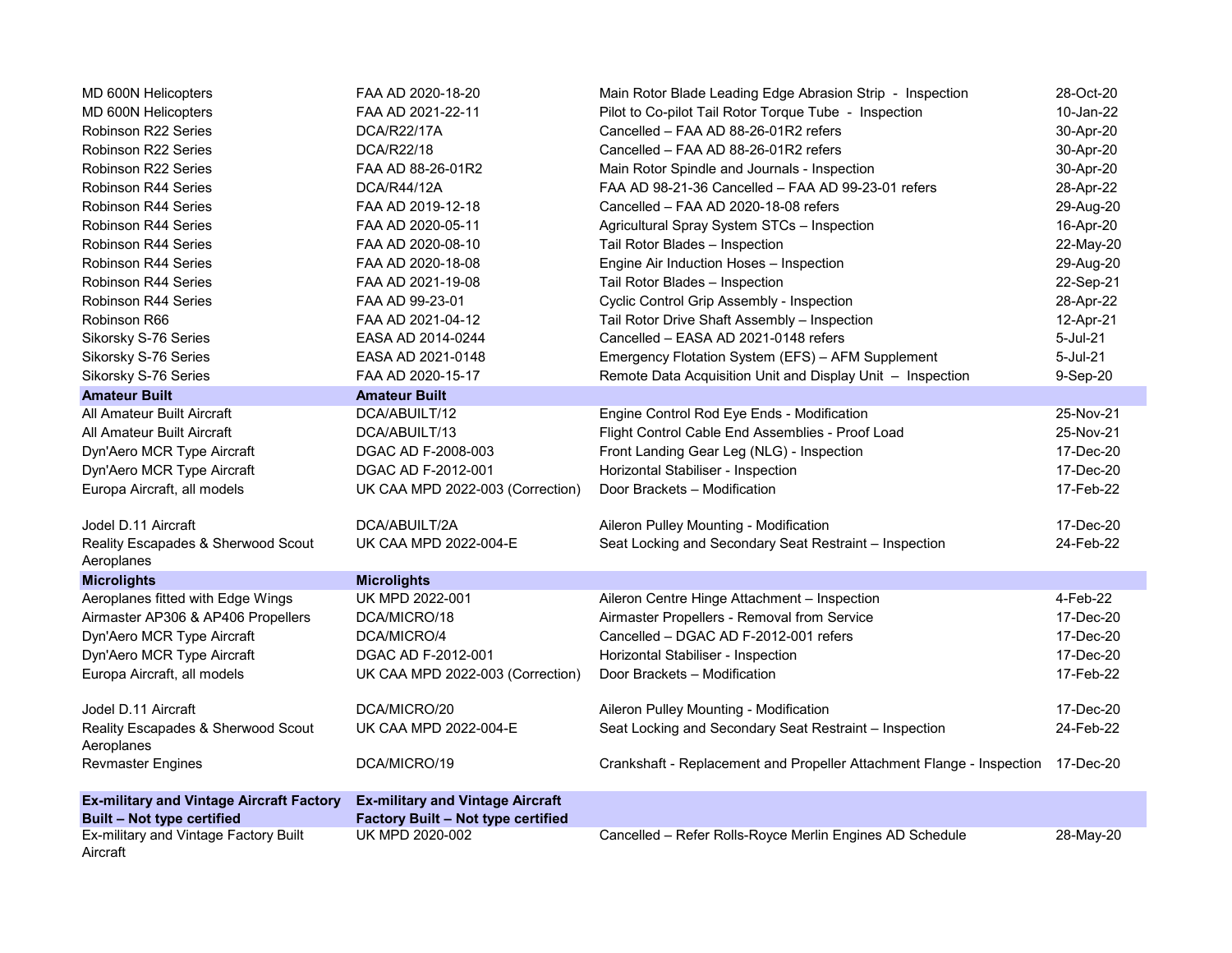| <b>Gliders</b>                                          | <b>Gliders</b>            |                                                                          |           |
|---------------------------------------------------------|---------------------------|--------------------------------------------------------------------------|-----------|
| Glasflugel series                                       | EASA AD 2021-0223-E       | Elevator Control Rod - Inspection                                        | 8-Oct-21  |
| Gliders - General                                       | DCA/GLIDER/10             | Cancelled - Refer EASA AD 2007-0001R1 in Solo 2625 Series AD<br>Schedule | 25-Nov-21 |
| Grob series                                             | EASA AD 2020-0121         | Cancelled - EASA AD 2020-0138 refers                                     | 3-Jul-20  |
| Grob series                                             | EASA AD 2020-0138         | Elevator Control Pushrod - Inspection                                    | 3-Jul-20  |
| M&D JS-MD series                                        | EASA AD 2021-0070         | Airbrake Blade No. 3 - Inspection                                        | 25-Nov-21 |
| M&D JS-MD series                                        | EASA AD 2021-0243         | Tail Wheel Cable - Inspection                                            | 25-Nov-21 |
| Schempp-Hirth series                                    | EASA AD 2020-0063         | Flaperon Control - Inspection                                            | 1-Apr-20  |
| Schempp-Hirth series                                    | EASA AD 2020-0233         | Airbrake End Stops / Bushings - Inspection                               | 10-Nov-20 |
| Schempp-Hirth series                                    | EASA AD 2020-0260         | Elevator Connection - Inspection                                         | 17-Dec-20 |
| Schempp-Hirth series                                    | EASA AD 2022-0076         | AFM - Amendment                                                          | 26-May-22 |
| Schleicher series                                       | DCA/SCH/138               | Cancelled - EASA AD 2021-0230 refers                                     | 28-Oct-21 |
| Schleicher series                                       | EASA AD 2021-0187         | Wing Root Ribs - Inspection                                              | 26-Aug-21 |
| Schleicher series                                       | EASA AD 2021-0230         | Elevators - Inspection                                                   | 28-Oct-21 |
| Stemme S10 series                                       | EASA AD 2021-0278-E       | Freewheel Clutch P/N 12AK - Inspection                                   | 17-Dec-21 |
| <b>Balloons</b>                                         | <b>Balloons</b>           |                                                                          |           |
| Balloons - Fuel Cylinder P/N CB2901,<br>CB2902 & CB2903 | UK CAA AD G-2021-0010-E   | Cancelled - UK CAA AD G-2021-0014R1-E refers                             | 4-Nov-21  |
| Balloons - Fuel Cylinder P/N CB2901,<br>CB2902 & CB2903 | UK CAA AD G-2021-0014R1-E | Cylinder Quick Shut-off Valve Mounting Flange - Inspection               | 14-Dec-21 |
| Balloons - Fuel Cylinder P/N CB2990                     | UK CAA AD G-2022-0010-E   | Fuel Cylinders - Inspection                                              | 16-May-22 |
| Balloons - Stratus Double Burners P/N<br>CB8504         | EASA AD 2021-0042         | Burner Assembly and Hanger - Inspection                                  | 12-Feb-21 |
| Balloons - Various UK/EASA Types and<br>Models          | UK CAA AD G-2021-0012     | Burner Assembly and Hanger - Inspection                                  | 3-Nov-21  |
| <b>Engines</b>                                          | <b>Engines</b>            |                                                                          |           |
| <b>Austro E4 Series Engines</b>                         | EASA AD 2011-0039         | High Pressure Fuel Pump - Inspection and Replacement                     | 25-Jun-20 |
| <b>Austro E4 Series Engines</b>                         | EASA AD 2013-0213R1       | Waste Gate Controller - Replacement                                      | 25-Jun-20 |
| <b>Austro E4 Series Engines</b>                         | EASA AD 2017-0103R1       | Timing Chain - Replacement / AFM - Amendment                             | 25-Jun-20 |
| Austro E4 Series Engines                                | EASA AD 2018-0125         | Waste Gate Controller & Control Rod Circlip - Life Limit/Mod             | 25-Jun-20 |
| <b>Austro E4 Series Engines</b>                         | EASA AD 2019-0041         | Airworthiness Limitations - Amendment                                    | 25-Jun-20 |
| <b>Austro E4 Series Engines</b>                         | EASA AD 2021-0055R1       | Cancelled - EASA AD 2021-0094 refers                                     | 29-Apr-21 |
| <b>Austro E4 Series Engines</b>                         | EASA AD 2021-0094         | Oil Pump - Replacement                                                   | 29-Apr-21 |
| <b>Austro E4 Series Engines</b>                         | EASA AD 2021-0143-E       | Cancelled - EASA AD 2021-0191-E Refers                                   | 20-Aug-21 |
| <b>Austro E4 Series Engines</b>                         | EASA AD 2021-0191-E       | Oil Pump - Replacement                                                   | 20-Aug-21 |
| Austro E4 Series Engines                                | EASA AD 2021-0203R1       | Cancelled - EASA AD 2021-0274-E Refers                                   | 23-Dec-21 |
| <b>Austro E4 Series Engines</b>                         | EASA AD 2021-0274-E       | High Pressure Pump Driving Gear - Inspection                             | 23-Dec-21 |
| <b>Continental 300 Series</b>                           | FAA AD 2022-04-04         | Oil Filter Adapter - Inspection                                          | 29-Mar-22 |
| Continental 360 Series                                  | FAA AD 2022-04-04         | Oil Filter Adapter - Inspection                                          | 29-Mar-22 |
| <b>Continental 470 Series</b>                           | DCA/CON/201               | Exhaust Valves - Inspection                                              | 27-Aug-20 |
| <b>Continental 470 Series</b>                           | FAA AD 2022-04-04         | Oil Filter Adapter - Inspection                                          | 29-Mar-22 |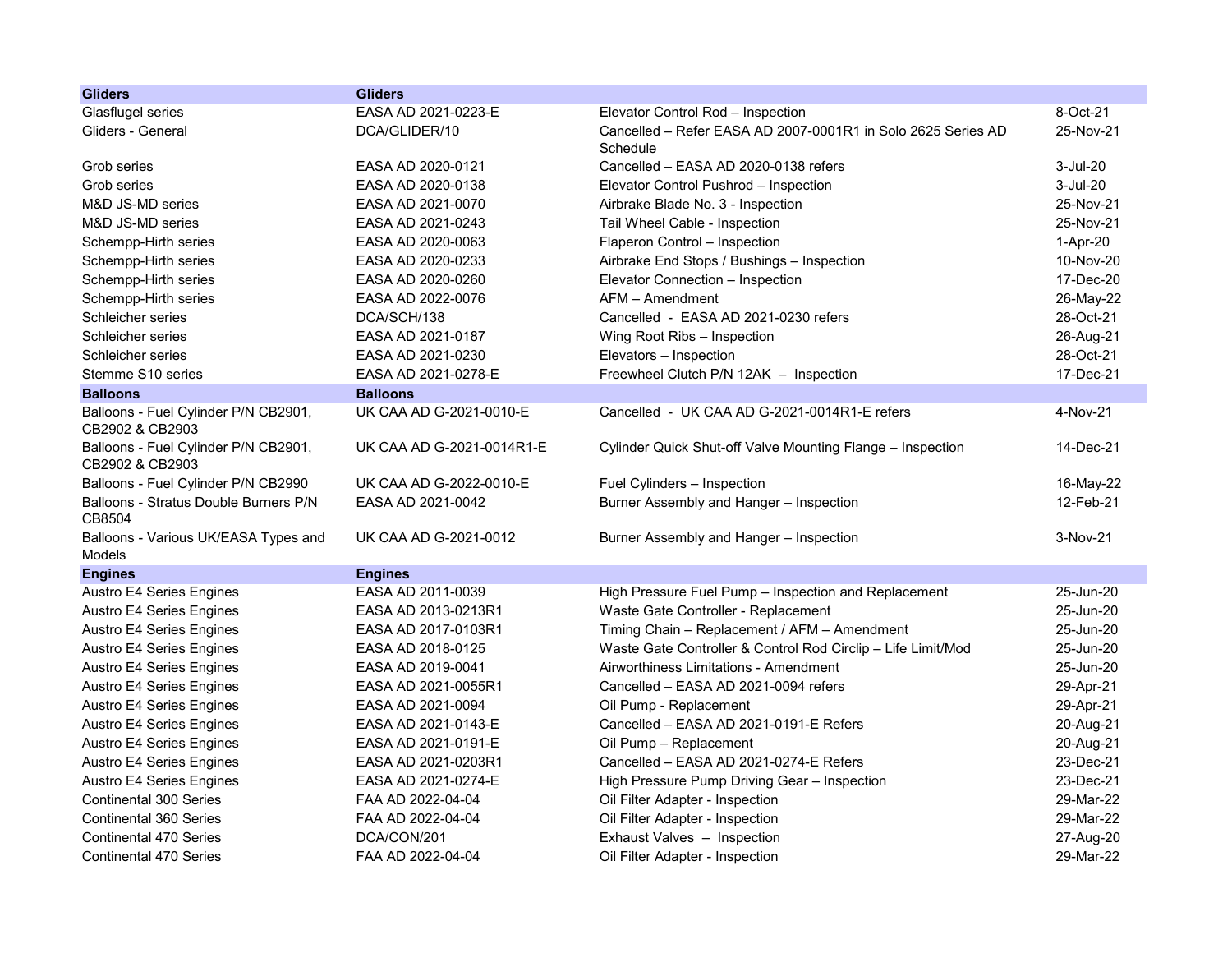| <b>Continental 520 Series</b>                                              | FAA AD 2010-11-04              | Hydraulic Lifters - Inspection                                       | 25-Jun-20 |
|----------------------------------------------------------------------------|--------------------------------|----------------------------------------------------------------------|-----------|
| <b>Continental 520 Series</b>                                              | FAA AD 2020-16-11              | Cross-flow Cylinder Assemblies - Inspection                          | 21-Sep-20 |
| <b>Continental 520 Series</b>                                              | FAA AD 2022-04-04              | Oil Filter Adapter - Inspection                                      | 29-Mar-22 |
| Continental 520 Series                                                     | FAA AD 77-05-04                | Crankshaft - Inspection                                              | 25-Jun-20 |
| Continental 520 Series                                                     | FAA AD 89-14-01                | Crankshaft - Inspection                                              | 26-Aug-21 |
| <b>Continental 550 Series</b>                                              | FAA AD 2020-16-11              | Cross-flow Cylinder Assemblies - Inspection                          | 21-Sep-20 |
| Continental 550 Series                                                     | FAA AD 2022-04-04              | Oil Filter Adapter - Inspection                                      | 29-Mar-22 |
| Continental TAE 125-01 /-02 Series                                         | DCA/THIE/3                     | Cancelled - DCA/THIE/26 refers                                       | 29-Oct-20 |
| Continental TAE 125-01 /-02 Series                                         | EASA AD 2020-0228 (Correction) | Turbocharger Hoses - Inspection                                      | 17-Dec-20 |
| Continental TAE 125-01 /-02 Series                                         | EASA AD 2021-0022              | Main Bearing / Studs - Inspection                                    | 2-Feb-21  |
| GE Aviation Czech (previously Walter<br>Engines) M601 Series               | EASA AD 2020-0201R2            | Fuel Control Unit - Replacement                                      | 28-Jan-21 |
| GE Aviation Czech (previously Walter<br>Engines) M601 Series               | EASA AD 2021-0052              | Cancelled - EASA AD 2021-0154 refers                                 | 29-Jul-21 |
| GE Aviation Czech (previously Walter<br>Engines) M601 Series               | EASA AD 2021-0060              | <b>Airworthiness Limitations</b>                                     | 25-Mar-21 |
| GE Aviation Czech (previously Walter<br>Engines) M601 Series               | EASA AD 2021-0125-E            | Critical Parts - Replacement                                         | 11-May-21 |
| GE Aviation Czech (previously Walter<br>Engines) M601 Series               | EASA AD 2021-0154              | Propeller Shaft - Replacement                                        | 29-Jul-21 |
| GE Aviation Czech (previously Walter<br>Engines) M601 Series               | EASA AD 2021-0264              | Critical Parts - Replacement                                         | 6-Dec-21  |
| Lycoming AEIO-360, HIO-360, IO-360 and FAA AD 2020-25-12<br>LIO-360 Series |                                | Crankshaft Assemblies - Inspection                                   | 15-Jan-21 |
| Lycoming HO-360, LO-360 and O-360<br><b>Series</b>                         | FAA AD 2020-25-12              | Crankshaft Assemblies - Inspection                                   | 15-Jan-21 |
| Pratt & Whitney PT6 Series                                                 | TC AD CF-2015-01R2             | Engine Torque Indication - Inspection                                | 29-Oct-20 |
| Pratt & Whitney PW617F-E and PW617F1- TC AD CF-2010-02<br>E engines        |                                | Fuel Oil Heat Exchanger (FOHE) Fuel Filter Bypass Valve - Inspection | 26-Nov-20 |
| Rolls-Royce 250 Series                                                     | DCA/AL250/60B                  | Engine Compressor Modules - Inspection                               | 4-May-20  |
| Rolls-Royce 250 Series                                                     | FAA AD 2022-10-06              | Turbine Wheels 3rd and 4th Stage - Inspection                        | 28-Jun-22 |
| Rolls-Royce Merlin & Packard Merlin<br><b>Engine Variants</b>              | UK MPD 2020-002R1              | Camshaft Bracket Retaining Studs - Inspection                        | 28-May-20 |
| Safran Helicopter Engines Arriel 1 Series                                  | EASA AD 2020-0151-E            | Module 03 / Stage 2 High Pressure Turbine Disc - Replacement         | 11-Jul-20 |
| Safran Helicopter Engines Arriel 2 Series                                  | EASA AD 2016-0004R1            | Hydro-Mechanical Metering Unit - Inspection                          | 29-Apr-22 |
| Safran Helicopter Engines Arriel 2 Series                                  | EASA AD 2017-0102R1            | HP/LP Fuel Pump Metering Unit - Inspection                           | 24-Feb-22 |
| Safran Helicopter Engines Arriel 2 Series                                  | EASA AD 2018-0273              | Cancelled - EASA AD 2022-0083 refers                                 | 26-May-22 |
| Safran Helicopter Engines Arriel 2 Series                                  | EASA AD 2020-0046              | Digital Engine Control Unit - Inspection                             | 26-Mar-20 |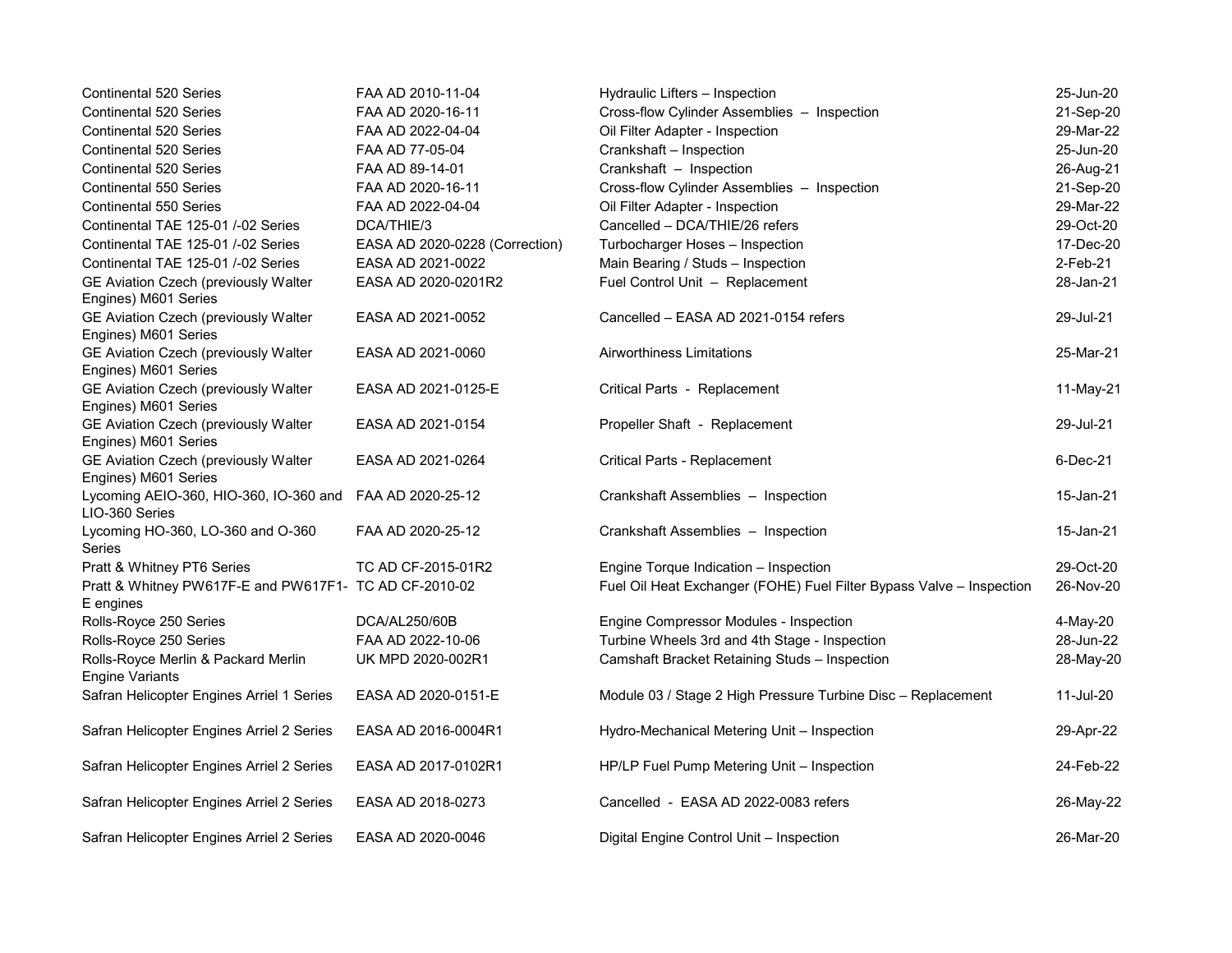| Safran Helicopter Engines Arriel 2 Series                    | EASA AD 2022-0083               | Airworthiness Limitations                                                                               | 26-May-22 |
|--------------------------------------------------------------|---------------------------------|---------------------------------------------------------------------------------------------------------|-----------|
| Safran Helicopter Engines Arrius 1A Series EASA AD 2022-0005 |                                 | Airworthiness Limitations - Amendment                                                                   | 27-Jan-22 |
| Safran Helicopter Engines Arrius 2 Series                    | DCA/TUR/24                      | Cancelled - EASA AD 2021-0088 refers                                                                    | 29-Apr-21 |
| Safran Helicopter Engines Arrius 2 Series                    | EASA AD 2013-0082               | Cancelled - EASA AD 2020-0033 refers                                                                    | 10-Mar-20 |
| Safran Helicopter Engines Arrius 2 Series                    | EASA AD 2020-0033R1             | Hydro-Mechanical Metering Unit (HMU) - Inspection                                                       | 23-Dec-21 |
| Safran Helicopter Engines Arrius 2 Series                    | EASA AD 2021-0088R1             | Digital Engine Control Unit (DECU) - Software Update                                                    | 2-Aug-21  |
| Solo 2350 Series Engines                                     | EASA AD 2015-0052R1             | Cancelled - EASA AD 2022-0044 refers                                                                    | 31-Mar-22 |
| Solo 2350 Series Engines                                     | EASA AD 2022-0044R1             | Engine - Inspection                                                                                     | 26-May-22 |
| Solo 2625 Series Engines                                     | EASA AD 2020-0056               | Engine Control Unit - Software Update                                                                   | 27-Mar-20 |
| <b>Superior Air Parts Engines</b>                            | FAA AD 2020-25-12               | Crankshaft Assemblies - Inspection                                                                      | 15-Jan-21 |
| Walter M601 Engines                                          | EASA AD 2022-0034               | Outer Liner Dilution Tube - Inspection                                                                  | 18-Mar-22 |
| <b>Propellers</b>                                            | <b>Propellers</b>               |                                                                                                         |           |
| <b>Hartzell Propellers</b>                                   | FAA AD 1987-05-01               | Blade Pilot Tube Bore Area - Inspection                                                                 | 27-May-21 |
| <b>Hartzell Propellers</b>                                   | FAA AD 2004-07-25               | New Design Blades - Inspection                                                                          | 27-May-21 |
| <b>Hoffman Propellers</b>                                    | EASA AD 2020-0226R1             | Cancelled - EASA AD 2022-0061 refers                                                                    | 28-Apr-22 |
|                                                              |                                 |                                                                                                         |           |
| Hoffman Propellers                                           | EASA AD 2022-0061               | Propeller Hub - Inspection                                                                              | 28-Apr-22 |
| <b>McCauley Propellers</b>                                   | FAA AD 2020-19-06               | McCauley Governors - Inspection                                                                         | 3-Nov-20  |
| <b>Components &amp; Equip**</b>                              | <b>Components &amp; Equip**</b> |                                                                                                         |           |
| <b>Aircraft Seats and Harnesses</b>                          | DCA/SEAT/12A                    | Cancelled - FAA AD 2021-07-13 refers                                                                    | 11-May-21 |
| Aircraft Seats and Harnesses                                 | EASA AD 2021-0137               | Safran 191 Series Pilot and Co-pilot Seats - Inspection                                                 | 24-Jun-21 |
| Aircraft Seats and Harnesses                                 | FAA AD 2021-07-13               | Pacific Science Rotary Buckle Assemblies - Inspection                                                   | 11-May-21 |
| Avionics Equipment                                           | EASA AD 2022-0024               | Flight Management Computer 2 - Inspection                                                               | 24-Feb-22 |
| Avionics Equipment                                           | FAA AD 2019-12-09               | Cancelled - FAA AD 2021-05-17 refers                                                                    | 29-Apr-21 |
| Avionics Equipment                                           | FAA AD 2020-16-08 (Correction)  | Aspen Avionics Flight Displays - Inspection                                                             | 17-Aug-20 |
| <b>Avionics Equipment</b>                                    | FAA AD 2020-18-51               | Sandia Attitude Indicators - Inspection                                                                 | 28-Sep-20 |
| <b>Avionics Equipment</b>                                    | FAA AD 2021-05-17               | Rockwell FDSA-6500 Flight Display System - Inspection                                                   | 29-Apr-21 |
| <b>Avionics Equipment</b>                                    | FAA AD 2020-10-05               | Rockwell Collins Pro Line 4 & Pro Line 21 Flight Management Systems -<br>Inspection                     | 24-Jun-20 |
| <b>Avionics Equipment</b>                                    | FAA AD 2021-08-07               | Rockwell Collins GPS-4000S - Inspection                                                                 | 12-May-21 |
| <b>Avionics Equipment</b>                                    | FAA AD 2021-08-15               | Garmin GMN-00962 GTS Processor Units - Inspection                                                       | 17-May-21 |
| Carburettors & Injection Systems                             | DCA/MA/18A                      | Fuel Injection Servo RSA-10AD1 - Inspection                                                             | 30-Jul-20 |
| Carburettors & Injection Systems                             | DCA/MA/19B                      | Fuel Injection Servos RSA-5AB1, RSA-5AD1, RSA-10ED1, RSA-10ED2,<br>RSA-10DB1 and RSA-10DB2 - Inspection | 30-Jul-20 |
| <b>Emergency Equipment</b>                                   | EASA AD 2021-0185R1             | Hand Operated Fire Extinguishers - Inspection                                                           | 26-Aug-21 |
| <b>Emergency Equipment</b>                                   | EASA AD 2022-0029R1             | Emergency Parachutes - Inspection                                                                       | 28-Apr-22 |